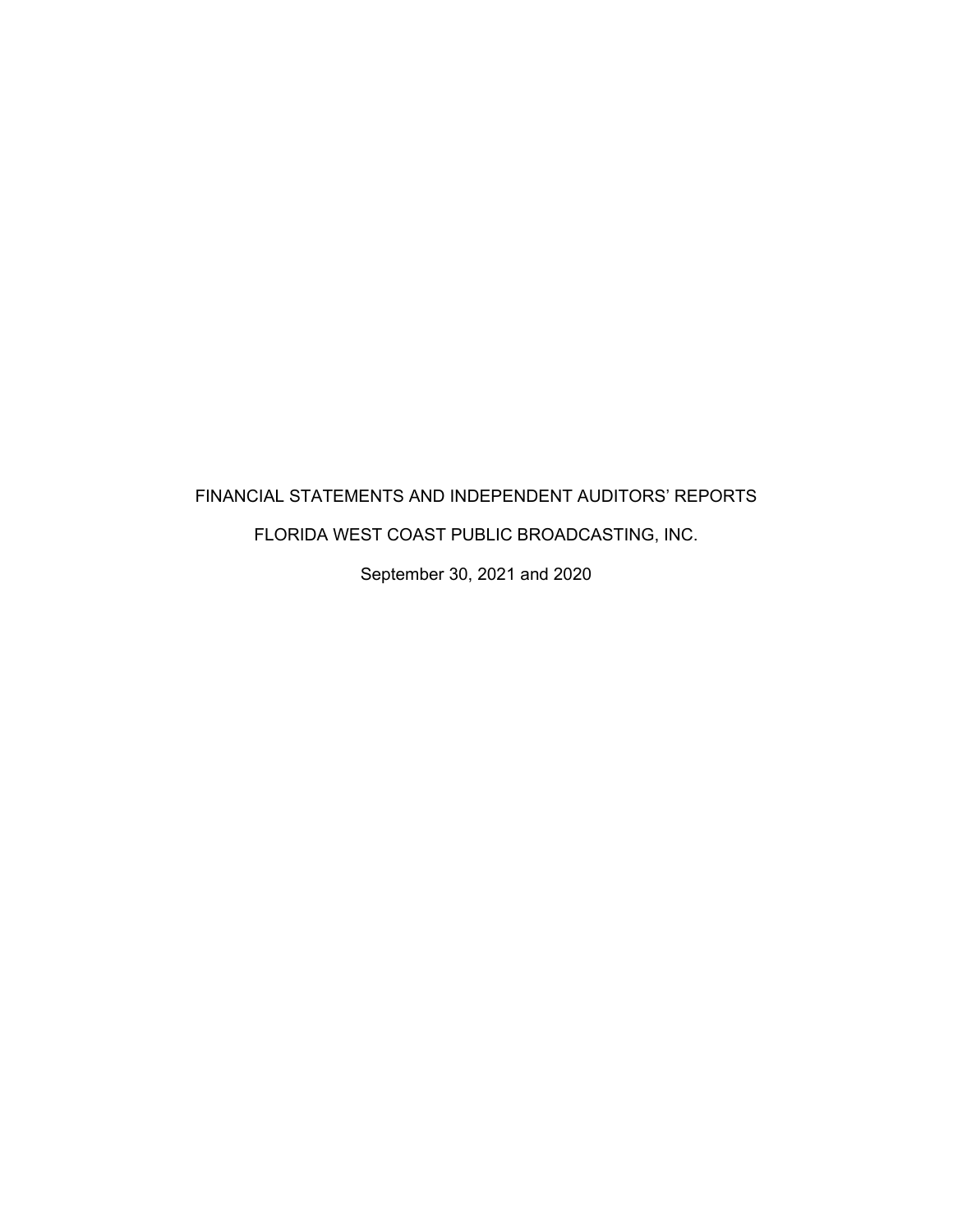# TABLE OF CONTENTS

| Independent Auditors' Report                                                                                                                                                                                                                                                                                                                                                  | $3 - 4$                                                        |
|-------------------------------------------------------------------------------------------------------------------------------------------------------------------------------------------------------------------------------------------------------------------------------------------------------------------------------------------------------------------------------|----------------------------------------------------------------|
| <b>Financial Statements</b><br><b>Statements of Financial Position</b><br>Statement of Activities and Changes in Net Assets - 2021<br>Statement of Activities and Changes in Net Assets - 2020<br><b>Statements of Cash Flows</b><br><b>Statement of Functional Expenses - 2021</b><br><b>Statement of Functional Expenses - 2020</b><br><b>Notes to Financial Statements</b> | 5<br>$\,6$<br>$\overline{7}$<br>$8 - 9$<br>10<br>11<br>12 - 28 |
| Independent Auditors' Report on Internal Control Over Financial<br>Reporting and on Compliance and Other Matters Based on an<br>Audit of Financial Statements Performed in Accordance with<br><b>Government Auditing Standards</b>                                                                                                                                            | 29 - 31                                                        |
| Independent Auditors' Management Letter                                                                                                                                                                                                                                                                                                                                       | $32 - 33$                                                      |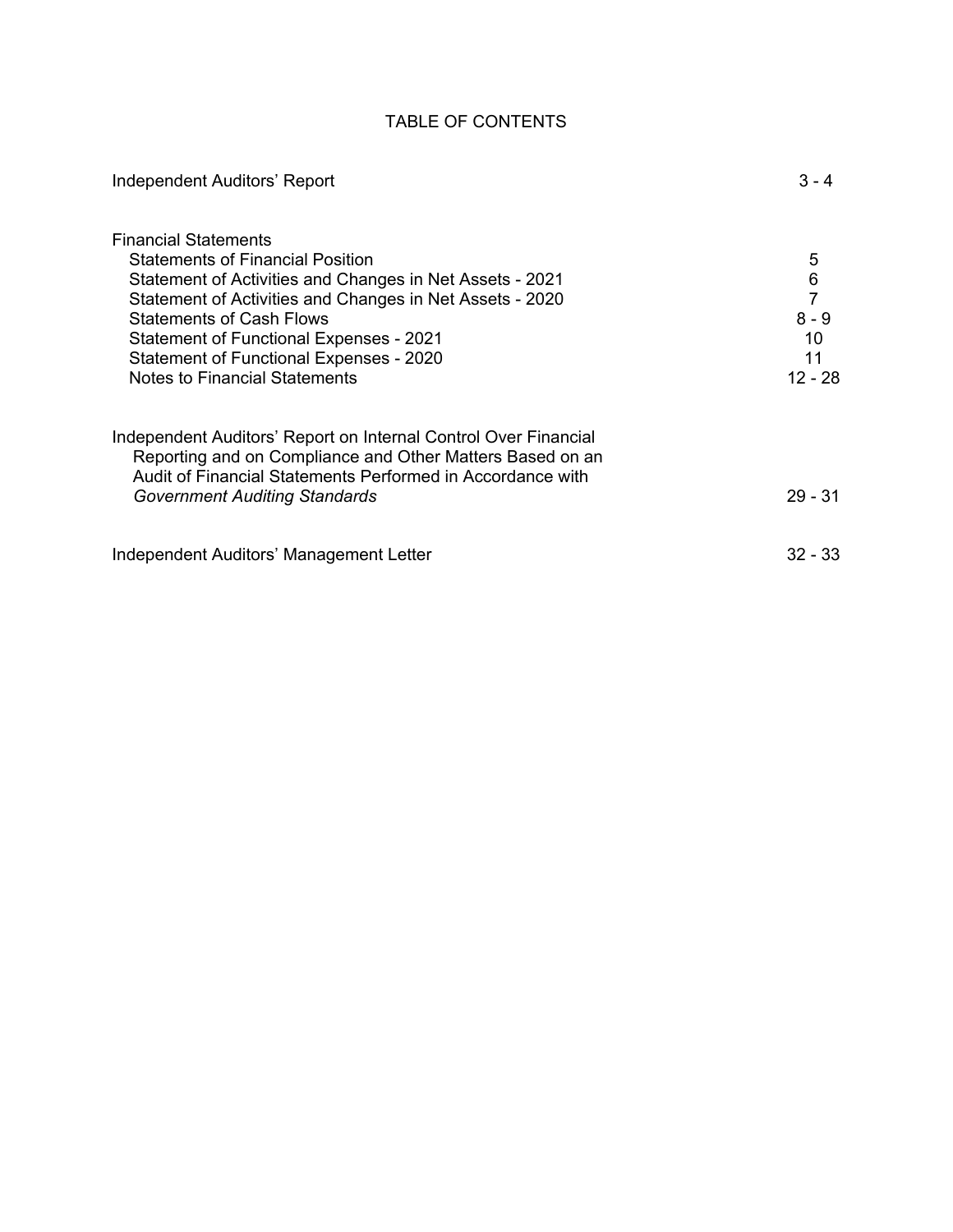

RIVERO, GORDIMER & COMPANY, P.A.

Member American Institute of Certified Public Accountants Florida Institute of Certified Public Accountants

Herman V. Lazzara Stephen G. Douglas Marc D. Sasser Michael E. Helton<br>
Sam A. Lazzara Christopher F. Terrigino Christopher F. Terrigino Kevin R. Bass James K. O'Connor Jonathan E. Stein David M. Bohnsack Cesar J. Rivero, in Memoriam (1942-2017)

# INDEPENDENT AUDITORS' REPORT

Board of Directors Florida West Coast Public Broadcasting, Inc.

# **Report on the Financial Statements**

We have audited the accompanying financial statements of Florida West Coast Public Broadcasting, Inc. (a nonprofit organization) ("WEDU"), which comprise the statements of financial position as of September 30, 2021 and 2020, and the related statements of activities and changes in net assets, cash flows, and functional expenses for the years then ended, and the related notes to the financial statements.

# *Management's Responsibility for the Financial Statements*

Management is responsible for the preparation and fair presentation of these financial statements in accordance with accounting principles generally accepted in the United States of America; this includes the design, implementation, and maintenance of internal control relevant to the preparation and fair presentation of financial statements that are free from material misstatement, whether due to fraud or error.

#### *Auditor's Responsibility*

Our responsibility is to express an opinion on these financial statements based on our audits. We conducted our audits in accordance with auditing standards generally accepted in the United States of America and the standards applicable to financial audits contained in *Government Auditing Standards*, issued by the Comptroller General of the United States. Those standards require that we plan and perform the audit to obtain reasonable assurance about whether the financial statements are free from material misstatement.

An audit involves performing procedures to obtain audit evidence about the amounts and disclosures in the financial statements. The procedures selected depend on the auditor's judgment, including the assessment of the risks of material misstatement of the financial statements, whether due to fraud or error. In making those risk assessments, the auditor considers internal control relevant to the entity's preparation and fair presentation of the financial statements in order to design audit procedures that are appropriate in the circumstances, but not for the purpose of expressing an opinion on the effectiveness of the entity's internal control. Accordingly, we express no such opinion. An audit also includes evaluating the appropriateness of accounting policies used and the reasonableness of significant accounting estimates made by management, as well as evaluating the overall presentation of the financial statements.

We believe that the audit evidence we have obtained is sufficient and appropriate to provide a basis for our audit opinion.

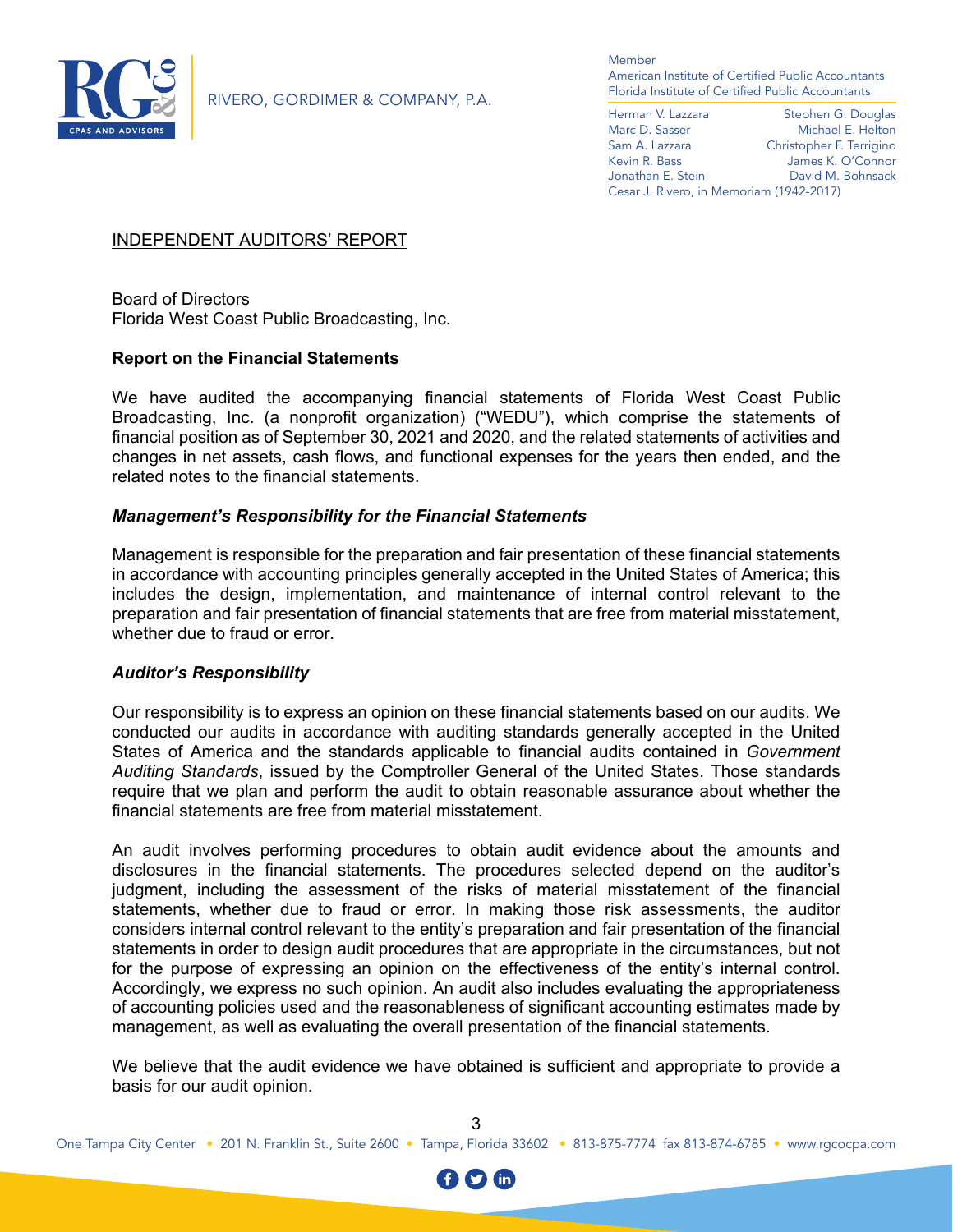# *Opinion*

In our opinion, the financial statements referred to above present fairly, in all material respects, the financial position of WEDU as of September 30, 2021 and 2020, and the changes in its net assets and its cash flows for the years then ended in accordance with accounting principles generally accepted in the United States of America.

#### **Other Reporting Required by** *Government Auditing Standards*

In accordance with *Government Auditing Standards*, we have also issued our report dated December 16, 2021, on our consideration of WEDU's internal control over financial reporting and on our tests of its compliance with certain provisions of laws, regulations, contracts, and grant agreements and other matters. The purpose of that report is to describe the scope of our testing of internal control over financial reporting and compliance and the results of that testing, and not to provide an opinion on internal control over financial reporting or on compliance. That report is an integral part of an audit performed in accordance with *Government Auditing Standards* in considering WEDU's internal control over financial reporting and compliance.

Briero, Dordiner & longary, P.A.

Tampa, Florida December 16, 2021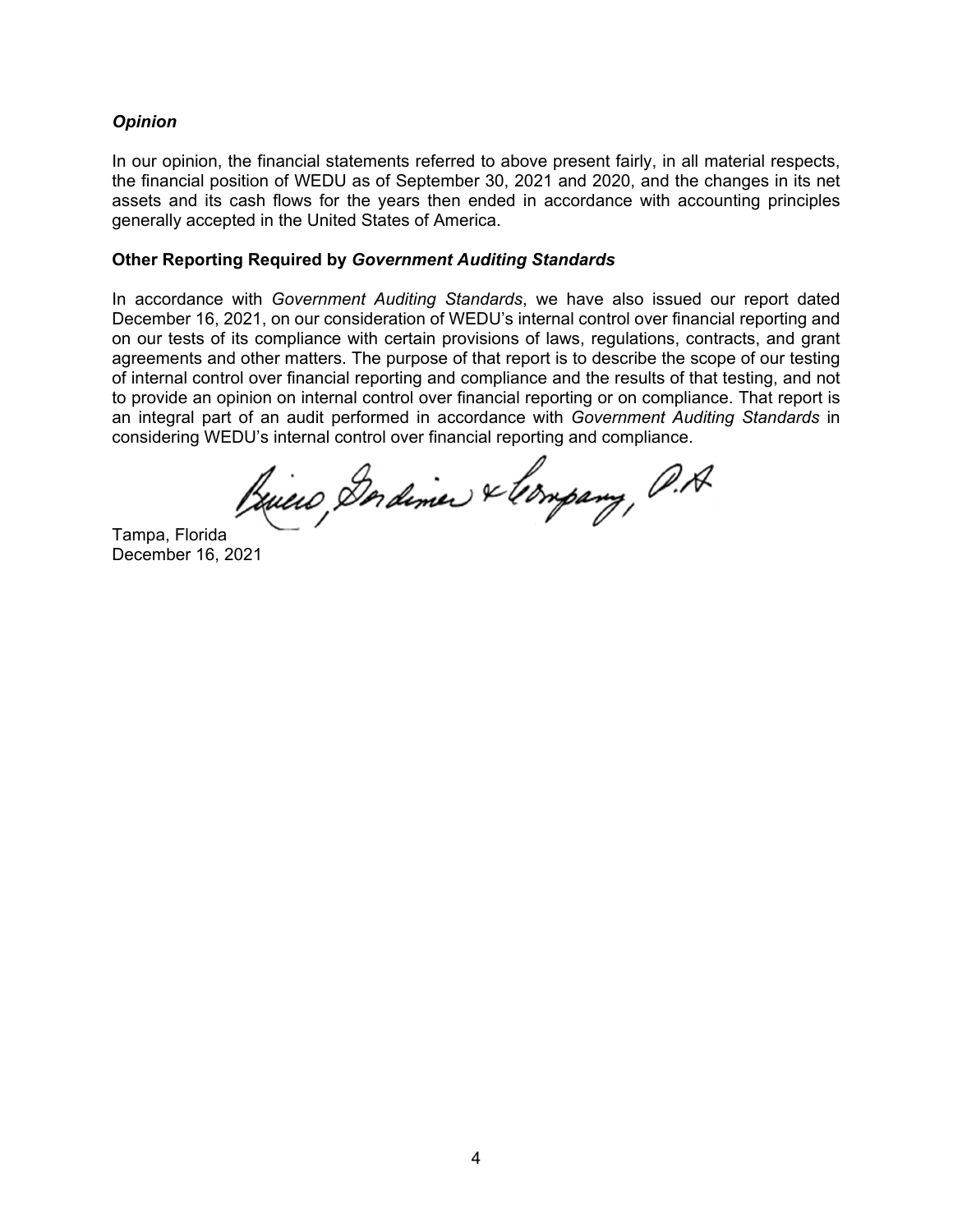# STATEMENTS OF FINANCIAL POSITION

September 30,

|                                                                                                                                                                                                    | 2021                                             | 2020                                             |
|----------------------------------------------------------------------------------------------------------------------------------------------------------------------------------------------------|--------------------------------------------------|--------------------------------------------------|
| <b>ASSETS</b>                                                                                                                                                                                      |                                                  |                                                  |
| Cash and cash equivalents (notes A4 and A5)<br>Receivables - current portion, net (notes A6 and C)<br>Prepaid expenses and other current assets<br>Beneficial interest in trust - current portion  | \$<br>1,999,446<br>296,664<br>146,099            | \$<br>2,448,695<br>198,689<br>140,950            |
| (notes A8, D and H)<br><b>TOTAL CURRENT ASSETS</b>                                                                                                                                                 | 69,920<br>2,512,129                              | 60,567<br>2,848,901                              |
|                                                                                                                                                                                                    |                                                  |                                                  |
| Beneficial interest in trust - long term portion<br>(notes A8, D and H)<br>Beneficial interest in perpetual trust (notes A8 and H)<br>Beneficial interest in funds held by others (notes A9 and H) | 610,716<br>2,634,788<br>1,741,562                | 526,364<br>2,349,311<br>1,459,930                |
| Investments held for long-term purposes<br>(notes F, G and H)<br>Land, building and equipment, net (notes A10 and E)<br>Investment in the Digital Convergence Alliance (note I)<br>Other assets    | 26,582,453<br>4,614,339<br>56,293<br>54,108      | 18,001,700<br>4,681,026<br>99,469<br>56,841      |
| <b>TOTAL ASSETS</b>                                                                                                                                                                                | 38,806,388                                       | \$<br>30,023,542                                 |
| <b>LIABILITIES AND NET ASSETS</b>                                                                                                                                                                  |                                                  |                                                  |
| Accounts payable<br><b>Accrued expenses</b><br>Deferred production and underwriting fees<br>TOTAL CURRENT LIABILITIES                                                                              | \$<br>213,342<br>762,933<br>110,996<br>1,087,271 | \$<br>299,323<br>770,495<br>181,370<br>1,251,188 |
| <b>Other liabilities</b>                                                                                                                                                                           | 7,117                                            | 7,117                                            |
| <b>TOTAL LIABILITIES</b>                                                                                                                                                                           | 1,094,388                                        | 1,258,305                                        |
| Net assets<br>Without donor restrictions<br>With donor restrictions<br><b>TOTAL NET ASSETS</b>                                                                                                     | 30,720,417<br>6,991,583<br>37,712,000            | 22,436,468<br>6,328,769<br>28,765,237            |
| TOTAL LIABILITIES AND NET ASSETS                                                                                                                                                                   | \$<br>38,806,388                                 | \$<br>30,023,542                                 |

The accompanying notes are an integral part of these statements.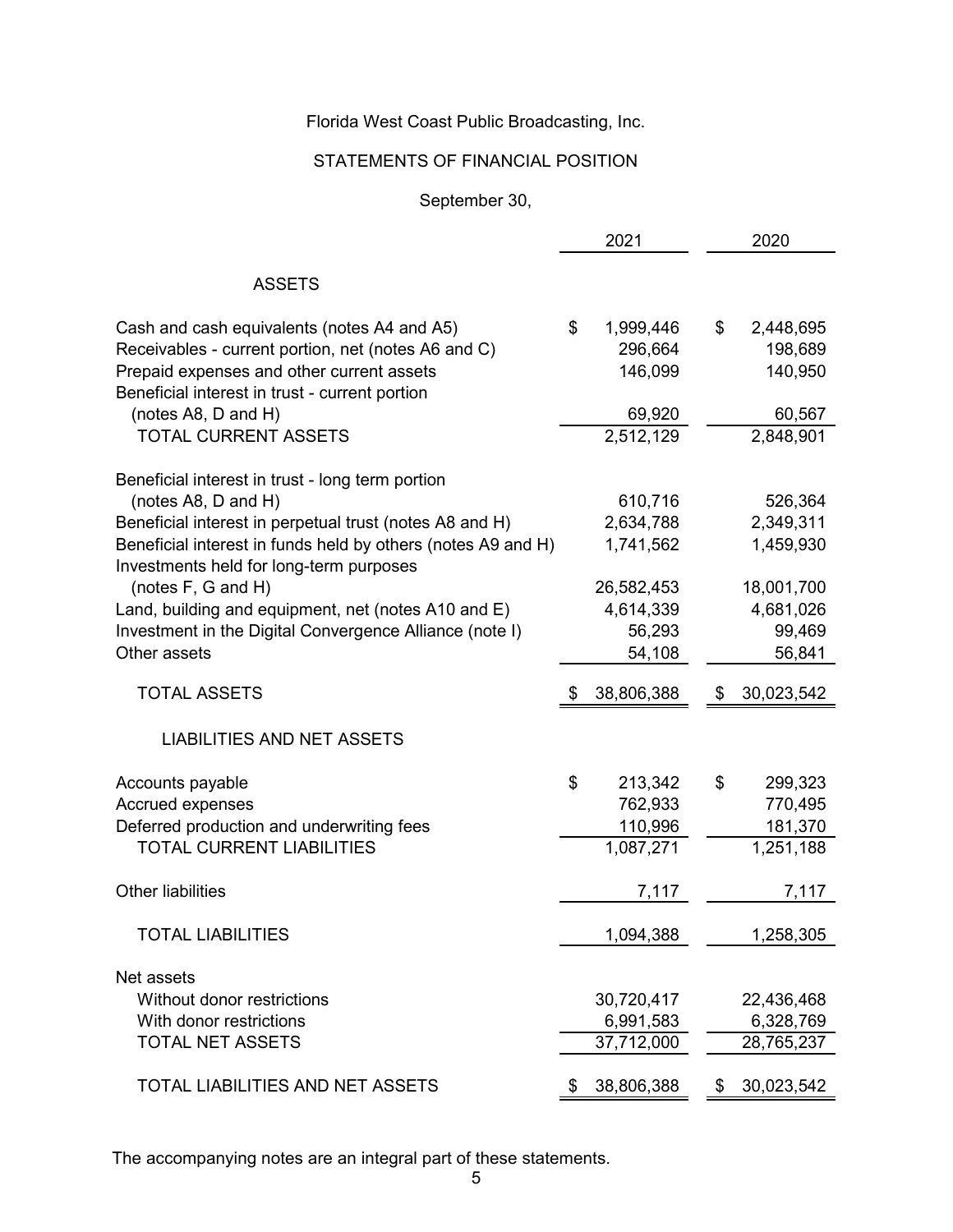# STATEMENT OF ACTIVITIES AND CHANGES IN NET ASSETS

# For the year ended September 30, 2021

| Restrictions<br>Restrictions<br>Total<br>Revenue<br>3,339<br>Contributions and gifts<br>\$<br>10,176,096<br>\$<br>10,179,435<br>\$<br>Governmental grants<br>2,382,356<br>2,382,356<br>In-kind contributions (note A14)<br>1,758,902<br>1,758,902<br>Local program underwriting<br>946,773<br>Program production and studio<br>rental<br>176,669<br>Rental income<br>1,151,713<br>1,151,713<br>Investment income (realized | 946,773<br>176,669 |
|----------------------------------------------------------------------------------------------------------------------------------------------------------------------------------------------------------------------------------------------------------------------------------------------------------------------------------------------------------------------------------------------------------------------------|--------------------|
|                                                                                                                                                                                                                                                                                                                                                                                                                            |                    |
|                                                                                                                                                                                                                                                                                                                                                                                                                            |                    |
|                                                                                                                                                                                                                                                                                                                                                                                                                            |                    |
|                                                                                                                                                                                                                                                                                                                                                                                                                            |                    |
|                                                                                                                                                                                                                                                                                                                                                                                                                            |                    |
|                                                                                                                                                                                                                                                                                                                                                                                                                            |                    |
|                                                                                                                                                                                                                                                                                                                                                                                                                            |                    |
|                                                                                                                                                                                                                                                                                                                                                                                                                            |                    |
|                                                                                                                                                                                                                                                                                                                                                                                                                            |                    |
|                                                                                                                                                                                                                                                                                                                                                                                                                            |                    |
| 3,443,127<br>3,443,127<br>and unrealized) (note F)                                                                                                                                                                                                                                                                                                                                                                         |                    |
| Change in value of beneficial                                                                                                                                                                                                                                                                                                                                                                                              |                    |
| interest in trusts<br>571,673                                                                                                                                                                                                                                                                                                                                                                                              | 571,673            |
| Change in value of beneficial                                                                                                                                                                                                                                                                                                                                                                                              |                    |
| interest in funds held by others<br>338,668                                                                                                                                                                                                                                                                                                                                                                                | 338,668            |
| Other income<br>78,996                                                                                                                                                                                                                                                                                                                                                                                                     | 78,996             |
| 21,028,312<br>913,680<br>20,114,632                                                                                                                                                                                                                                                                                                                                                                                        |                    |
| Distributions from beneficial interest                                                                                                                                                                                                                                                                                                                                                                                     |                    |
| in trusts and funds held by others<br>250,866<br>(250,866)                                                                                                                                                                                                                                                                                                                                                                 |                    |
| Total revenue<br>20,365,498<br>662,814<br>21,028,312                                                                                                                                                                                                                                                                                                                                                                       |                    |
|                                                                                                                                                                                                                                                                                                                                                                                                                            |                    |
| <b>Expenses</b>                                                                                                                                                                                                                                                                                                                                                                                                            |                    |
| Program services                                                                                                                                                                                                                                                                                                                                                                                                           |                    |
| Programming and production<br>6,122,187<br>6,122,187                                                                                                                                                                                                                                                                                                                                                                       |                    |
| <b>Broadcasting</b><br>2,563,871<br>2,563,871                                                                                                                                                                                                                                                                                                                                                                              |                    |
| 8,686,058<br>8,686,058                                                                                                                                                                                                                                                                                                                                                                                                     |                    |
| Supporting services                                                                                                                                                                                                                                                                                                                                                                                                        |                    |
| Fundraising and membership<br>2,060,585<br>2,060,585                                                                                                                                                                                                                                                                                                                                                                       |                    |
| Management and general<br>1,270,587<br>1,270,587                                                                                                                                                                                                                                                                                                                                                                           |                    |
| 3,331,172<br>3,331,172<br>$\overline{\phantom{a}}$                                                                                                                                                                                                                                                                                                                                                                         |                    |
|                                                                                                                                                                                                                                                                                                                                                                                                                            |                    |
| 12,017,230<br>12,017,230<br><b>Total expenses</b>                                                                                                                                                                                                                                                                                                                                                                          |                    |
| 9,011,082<br>Revenues less expenses<br>8,348,268<br>662,814                                                                                                                                                                                                                                                                                                                                                                |                    |
| Loss on disposal of assets<br>(16, 143)                                                                                                                                                                                                                                                                                                                                                                                    | (16, 143)          |
| Other changes in net assets (note I)<br>(48, 176)                                                                                                                                                                                                                                                                                                                                                                          | (48,176)           |
| Change in net assets<br>8,283,949<br>662,814<br>8,946,763                                                                                                                                                                                                                                                                                                                                                                  |                    |
| Net assets at beginning of year<br>6,328,769<br>22,436,468<br>28,765,237                                                                                                                                                                                                                                                                                                                                                   |                    |
| Net assets at end of year<br>30,720,417<br>\$<br>6,991,583<br>37,712,000                                                                                                                                                                                                                                                                                                                                                   |                    |

The accompanying notes are an integral part of this statement.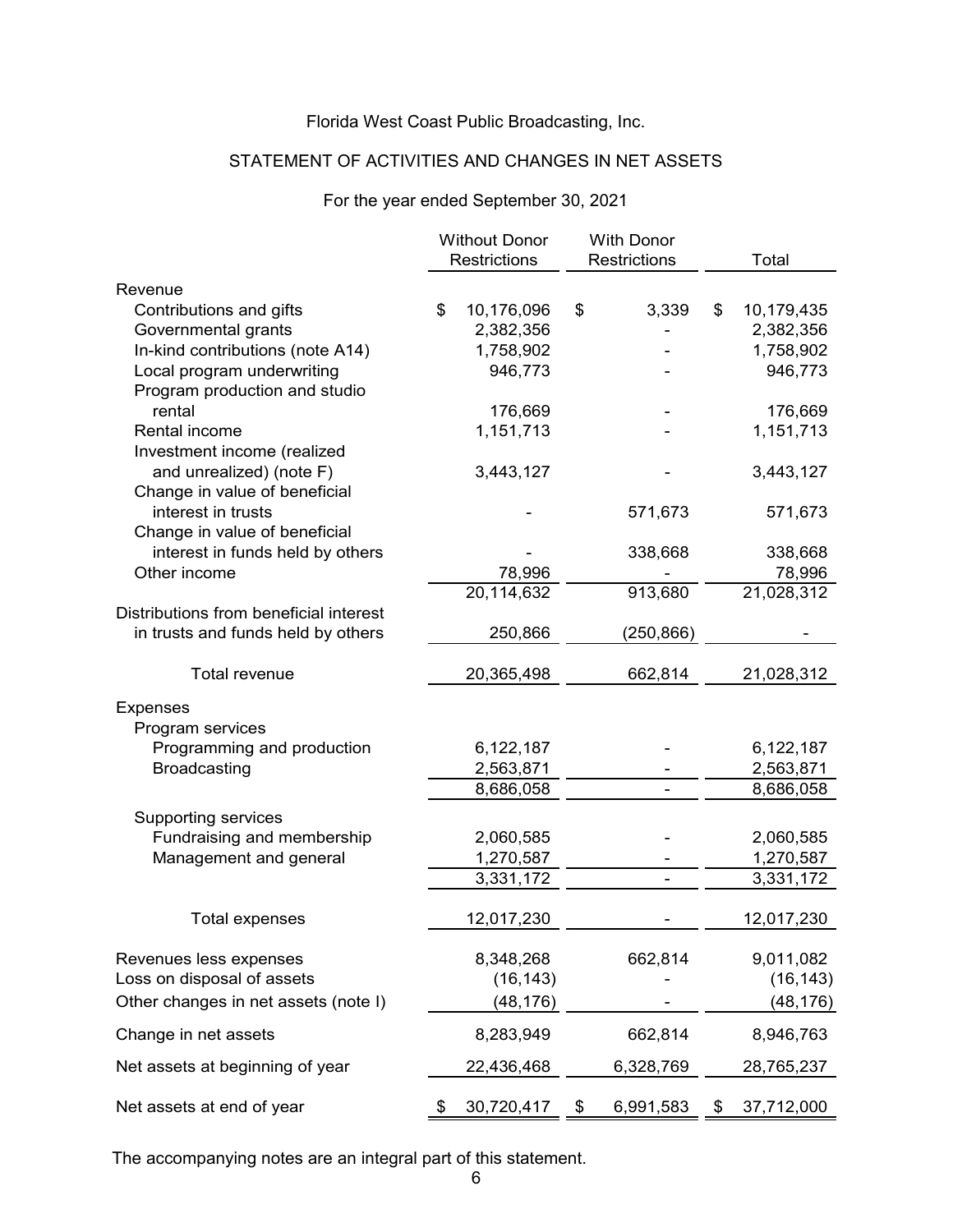# STATEMENT OF ACTIVITIES AND CHANGES IN NET ASSETS

# For the year ended September 30, 2020

|                                                   | Without donor<br>With donor<br>restrictions<br>restrictions |                        |    |            |                        |
|---------------------------------------------------|-------------------------------------------------------------|------------------------|----|------------|------------------------|
|                                                   |                                                             |                        |    |            | Total                  |
| Revenue                                           |                                                             |                        |    |            |                        |
| Contributions and gifts                           | \$                                                          | 6,251,109              | \$ | 3,630      | \$<br>6,254,739        |
| Governmental grants                               |                                                             | 1,959,039              |    |            | 1,959,039              |
| In-kind contributions (note A14)                  |                                                             | 1,303,258              |    |            | 1,303,258              |
| Local program underwriting                        |                                                             | 629,902                |    |            | 629,902                |
| Program production and studio                     |                                                             |                        |    |            |                        |
| rental                                            |                                                             | 143,772                |    |            | 143,772                |
| Rental income                                     |                                                             | 1,055,379              |    |            | 1,055,379              |
| Investment income (realized                       |                                                             |                        |    |            |                        |
| and unrealized) (note F)                          |                                                             | 1,609,071              |    |            | 1,609,071              |
| Change in value of beneficial                     |                                                             |                        |    |            |                        |
| interest in trusts                                |                                                             |                        |    | 278,963    | 278,963                |
| Change in value of beneficial                     |                                                             |                        |    |            |                        |
| interest in funds held by others                  |                                                             |                        |    | 49,619     | 49,619                 |
| Special events                                    |                                                             | 31,985                 |    |            | 31,985                 |
| Other income                                      |                                                             | 33,392                 |    |            | 33,392                 |
|                                                   |                                                             | 13,016,907             |    | 332,212    | 13,349,119             |
| Distributions from beneficial interest            |                                                             |                        |    |            |                        |
| in trusts and funds held by others                |                                                             | 251,700                |    | (251, 700) |                        |
|                                                   |                                                             |                        |    |            |                        |
| <b>Total revenue</b>                              |                                                             | 13,268,607             |    | 80,512     | 13,349,119             |
|                                                   |                                                             |                        |    |            |                        |
| Expenses                                          |                                                             |                        |    |            |                        |
| Program services                                  |                                                             |                        |    |            |                        |
| Programming and production<br><b>Broadcasting</b> |                                                             | 5,512,464              |    |            | 5,512,464              |
|                                                   |                                                             | 2,382,906<br>7,895,370 |    |            | 2,382,906<br>7,895,370 |
|                                                   |                                                             |                        |    |            |                        |
| <b>Supporting services</b>                        |                                                             |                        |    |            |                        |
| Fundraising and membership                        |                                                             | 2,091,530              |    |            | 2,091,530              |
| Management and general                            |                                                             | 1,227,203              |    |            | 1,227,203              |
|                                                   |                                                             | 3,318,733              |    | ۰          | 3,318,733              |
|                                                   |                                                             |                        |    |            |                        |
| <b>Total expenses</b>                             |                                                             | 11,214,103             |    |            | 11,214,103             |
| Revenues less expenses                            |                                                             |                        |    | 80,512     | 2,135,016              |
| Community foundation funds (note A9)              |                                                             | 2,054,504              |    | 411,566    |                        |
|                                                   |                                                             |                        |    |            | 411,566                |
| Other changes in net assets (note I)              |                                                             | (113, 860)             |    |            | (113, 860)             |
| PPP loan and forgiveness (note N)                 |                                                             | 649,500                |    |            | 649,500                |
| Change in net assets                              |                                                             | 2,590,144              |    | 492,078    | 3,082,222              |
|                                                   |                                                             |                        |    |            |                        |
| Net assets at beginning of year                   |                                                             | 19,846,324             |    | 5,836,691  | 25,683,015             |
| Net assets at end of year                         |                                                             |                        |    | 6,328,769  | 28,765,237             |
|                                                   |                                                             | 22,436,468             | \$ |            | \$                     |

The accompanying notes are an integral part of this statement.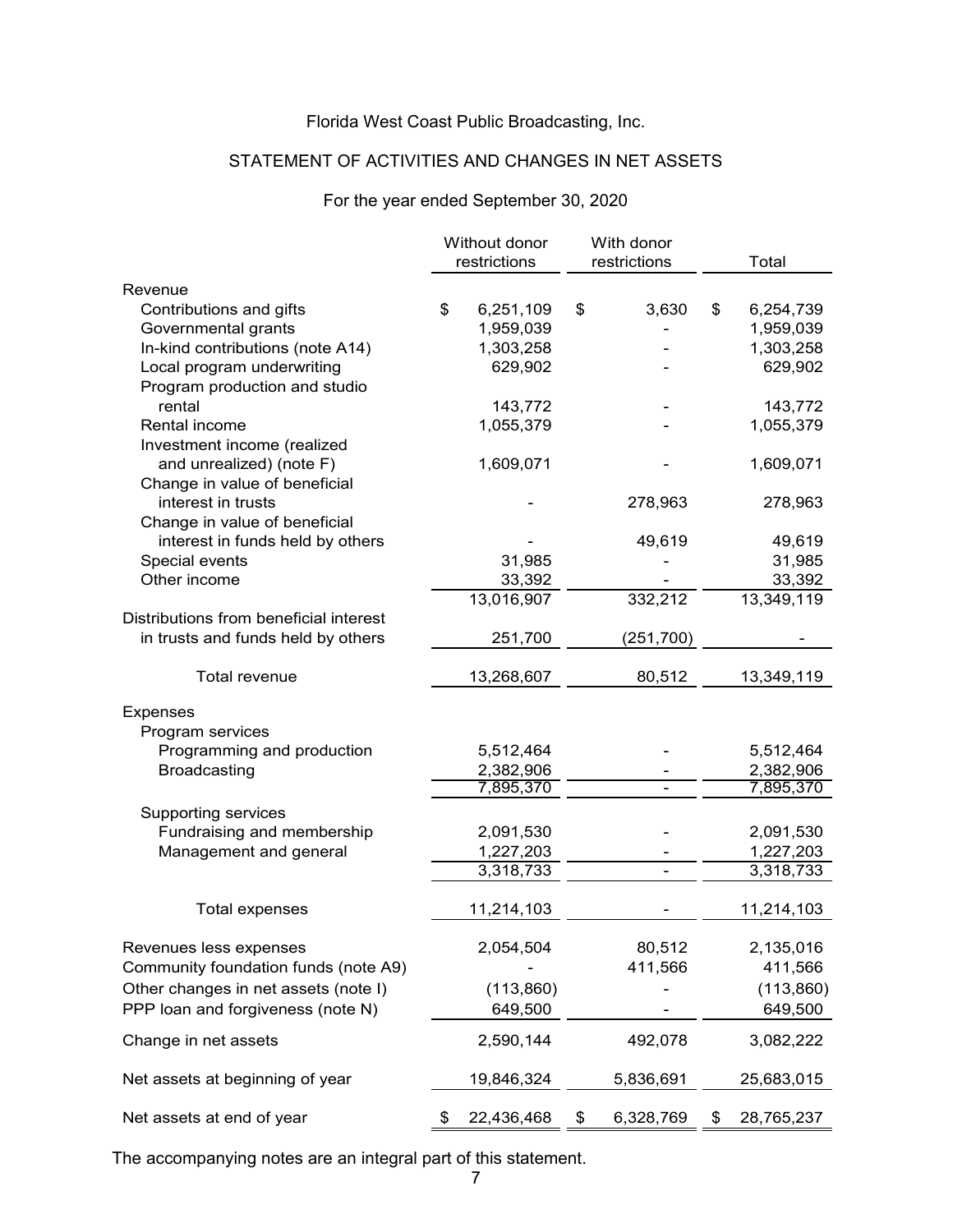# STATEMENTS OF CASH FLOWS

# For the year ended September 30,

|                                                                                | 2021 |             | 2020 |             |
|--------------------------------------------------------------------------------|------|-------------|------|-------------|
| Cash flows from operating activities                                           |      |             |      |             |
| Change in net assets                                                           | \$   | 8,946,763   | \$   | 3,082,222   |
| Adjustments to reconcile change in net assets to net cash                      |      |             |      |             |
| provided by operating activities                                               |      |             |      |             |
| Depreciation                                                                   |      | 525,856     |      | 489,938     |
| Loss on disposal of assets                                                     |      | 16,143      |      |             |
| Community foundation funds                                                     |      |             |      | (411, 566)  |
| Change in value of beneficial interest in trust                                |      | (566, 574)  |      | (279, 593)  |
| Change in value of beneficial interest in funds held by others                 |      | (338, 668)  |      | (49, 619)   |
| Net realized and unrealized gains                                              |      | (3,443,127) |      | (1,609,071) |
| Funds appropriated from beneficial interest in trust                           |      | 192,830     |      | 195,521     |
| Funds appropriated from beneficial interest in funds held by others            |      | 58,036      |      | 54,604      |
| Funds appropriated from endowment                                              |      | 832,253     |      | 582,066     |
| Forgiveness of PPP loan                                                        |      |             |      | (649, 500)  |
| (Increase) decrease in receivables                                             |      | (97, 975)   |      | 616,209     |
| Decrease in investment in Digital Convergence Alliance                         |      | 48,176      |      | 113,860     |
| (Increase) decrease in prepaid expenses and other current assets               |      | (5, 149)    |      | 42,688      |
| Decrease (increase) in other assets                                            |      | (2, 267)    |      | (30,002)    |
| (Decrease) increase in accounts payable and accrued expenses                   |      | (93, 543)   |      | 103,392     |
| (Decrease) increase in deferred revenue                                        |      | (70, 374)   |      | 107,114     |
| Decrease in other liabilities                                                  |      |             |      | (83,055)    |
| Total adjustments                                                              |      | (2,944,383) |      | (807, 014)  |
| Net cash provided by operating activities                                      |      | 6,002,380   |      | 2,275,208   |
| Cash flows from investing activities                                           |      |             |      |             |
| Purchase of fixed assets                                                       |      | (475,312)   |      | (503, 410)  |
| Net cash used by investing activities                                          |      | (475, 312)  |      | (503, 410)  |
|                                                                                |      |             |      |             |
| Cash flows from financing activities<br>Purchase of endowment investments, net |      | (6,049,826) |      | (327, 639)  |
| Increase in funds held by others                                               |      | (1, 339)    |      | (1,000)     |
| Payments on long-term debt                                                     |      |             |      | (221, 343)  |
| Payments for termination of joint tower agreement                              |      |             |      | (245, 332)  |
| Proceeds received from PPP loan                                                |      |             |      | 649,500     |
| Net cash used by financing activities                                          |      | (6,051,165) |      | (145, 814)  |
| Net (decrease) increase in cash, cash equivalents and restricted cash          |      | (524, 097)  |      | 1,625,984   |
| Cash, cash equivalents and restricted cash at beginning of year                |      | 2,828,963   |      | 1,202,979   |
| Cash, cash equivalents and restricted cash at end of year (note A4)            | \$   | 2,304,866   | \$   | 2,828,963   |

The accompanying notes are an integral part of these statements.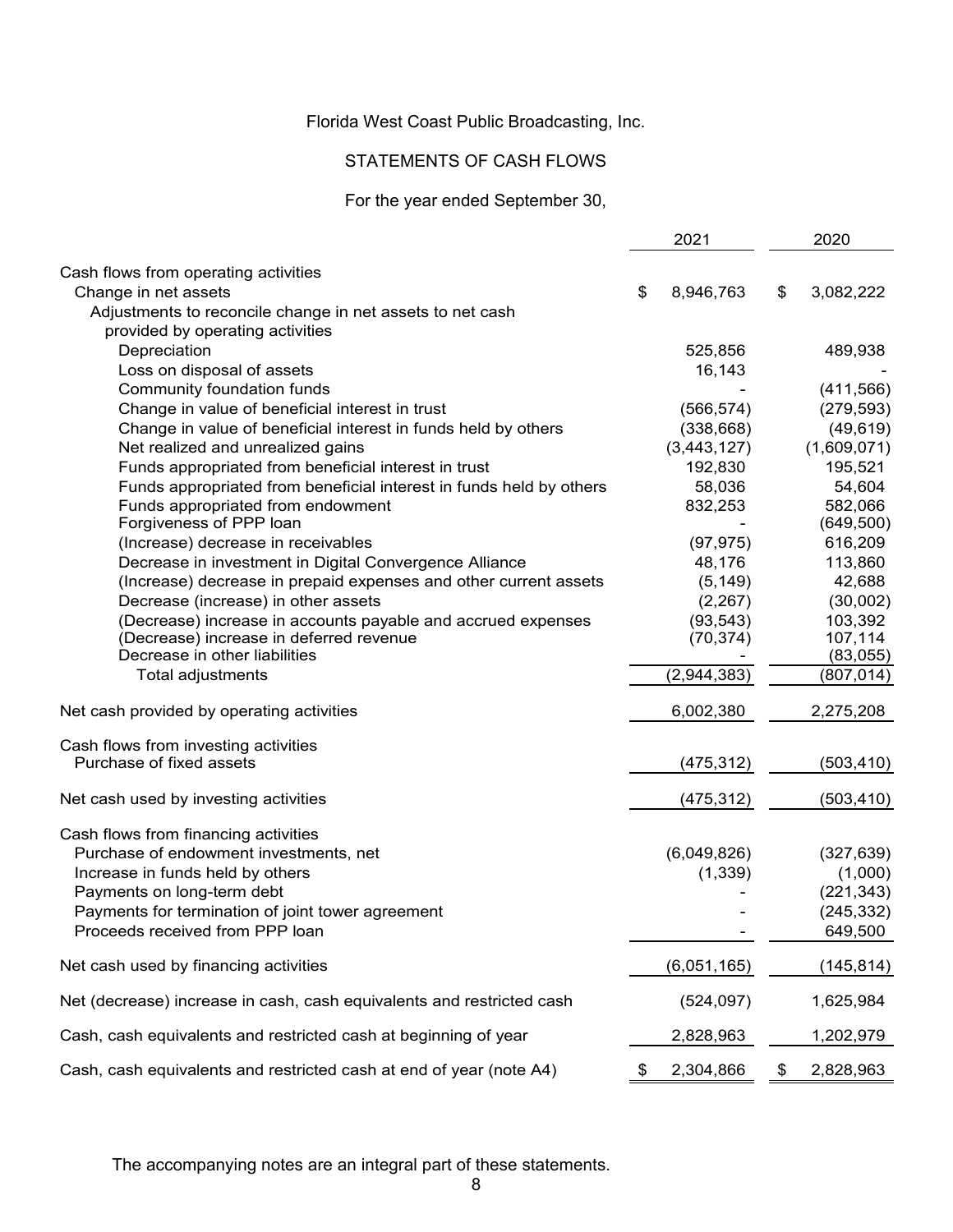# STATEMENTS OF CASH FLOWS - CONTINUED

For the year ended September 30,

|                                                   | 2021 |      | 2020  |
|---------------------------------------------------|------|------|-------|
| Supplemental disclosures of cash flow information |      |      |       |
| Cash paid during the year                         |      |      |       |
| Interest                                          |      | $\,$ | 6,180 |
| Taxes                                             |      | $\,$ | ٠     |
|                                                   |      |      |       |

The accompanying notes are an integral part of these statements.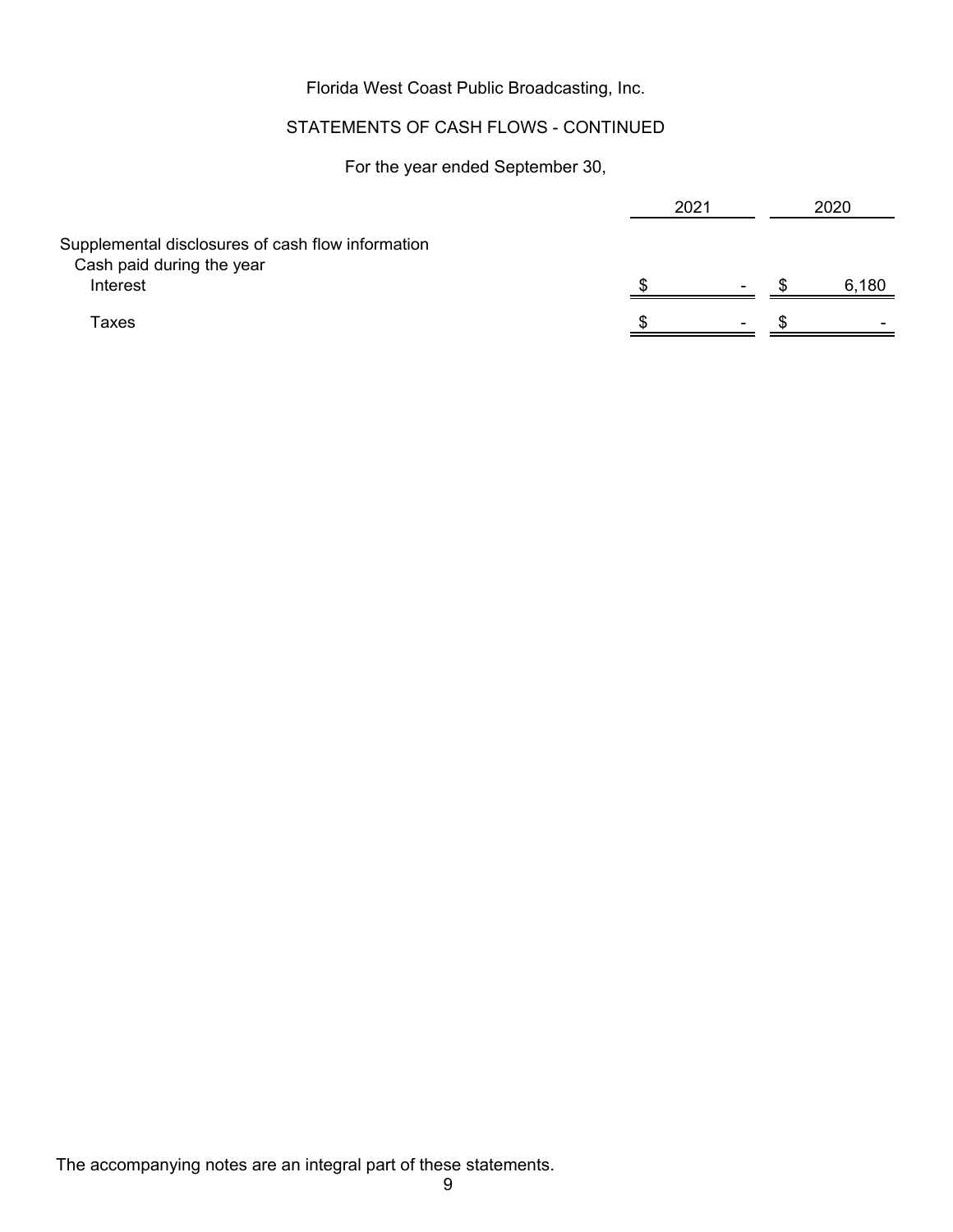#### STATEMENT OF FUNCTIONAL EXPENSES

# For the year ended September 30, 2021

|                                  |                                  | Program Services    |                 | <b>Supporting Services</b>       |                           |                 |                   |
|----------------------------------|----------------------------------|---------------------|-----------------|----------------------------------|---------------------------|-----------------|-------------------|
|                                  | Programming<br>and<br>Production | <b>Broadcasting</b> | Total           | Fundraising<br>and<br>Membership | Management<br>and General | Total           | Combined<br>Total |
| Salaries, payroll taxes and      |                                  |                     |                 |                                  |                           |                 |                   |
| employee benefits                | 1,774,642<br>\$                  | 1,013,381<br>\$     | 2,788,023<br>\$ | \$<br>709,540                    | \$<br>537,907             | 1,247,447<br>\$ | 4,035,470<br>\$   |
| Advertising                      | 388,390                          | 4,488               | 392,878         | 13,465                           | 108,380                   | 121,845         | 514,723           |
| <b>Contract services</b>         | 448,716                          | 429,168             | 877,884         | 309,308                          | 83,391                    | 392,699         | 1,270,583         |
| Depreciation                     | 55,499                           | 382,742             | 438,241         |                                  | 87,615                    | 87,615          | 525,856           |
| Donated facilities               | 807,154                          | 161,922             | 969,076         | 121,441                          | 136,161                   | 257,602         | 1,226,678         |
| Insurance                        | 13,441                           | 94,985              | 108,426         | 3,360                            | 36,962                    | 40,322          | 148,748           |
| Broadcast system membership      |                                  |                     |                 |                                  |                           |                 |                   |
| fees and program rights          | 2,155,288                        | 4,625               | 2,159,913       | 5,270                            | 32,376                    | 37,646          | 2,197,559         |
| Mailings and postage             | 64,606                           | 779                 | 65,385          | 90,060                           | 3,244                     | 93,304          | 158,689           |
| Membership services              | 39,435                           | 39,435              | 78,870          | 315,480                          |                           | 315,480         | 394,350           |
| Premiums and commissions         | 23,411                           | 23,411              | 46,822          | 315,523                          |                           | 315,523         | 362,345           |
| Program guide                    | 46,321                           |                     | 46,321          | 46,321                           |                           | 46,321          | 92,642            |
| Professional membership and dues | 9,772                            | 243                 | 10,015          | 5,963                            | 5,780                     | 11,743          | 21,758            |
| Professional services            | 14,461                           | 20,691              | 35,152          | 4,710                            | 61,234                    | 65,944          | 101,096           |
| Repairs and maintenance          | 43,416                           | 70,369              | 113,785         | 28,583                           | 44,568                    | 73,151          | 186,936           |
| Supplies and printing            | 72,041                           | 101,924             | 173,965         | 34,038                           | 57,488                    | 91,526          | 265,491           |
| Telephone                        | 61,880                           | 54,363              | 116,243         | 34,839                           | 31,551                    | 66,390          | 182,633           |
| Travel                           | 23,658                           | 6,614               | 30,272          | 16,899                           | 8,200                     | 25,099          | 55,371            |
| <b>Utilities</b>                 | 80,056                           | 154,731             | 234,787         | 5,785                            | 35,730                    | 41,515          | 276,302           |
| Total expenses                   | 6,122,187                        | 2,563,871           | 8,686,058       | 2,060,585<br>S                   | 1,270,587                 | 3,331,172<br>\$ | \$12,017,230      |

The accompanying notes are an integral part of this statement.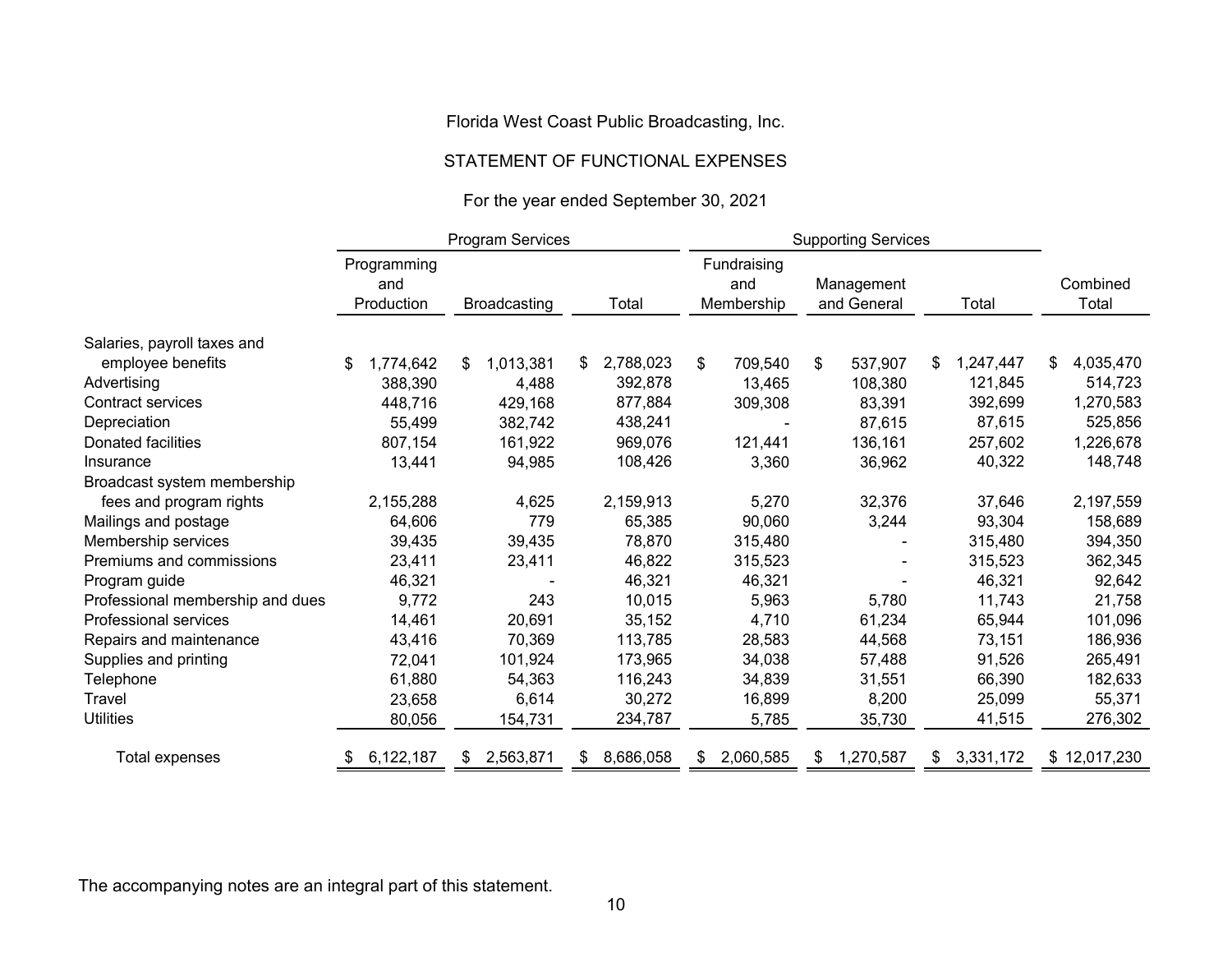#### STATEMENT OF FUNCTIONAL EXPENSES

# For the year ended September 30, 2020

|                                  |                                  | Program Services    |           | <b>Supporting Services</b>       |                           |                 |                   |
|----------------------------------|----------------------------------|---------------------|-----------|----------------------------------|---------------------------|-----------------|-------------------|
|                                  | Programming<br>and<br>Production | <b>Broadcasting</b> | Total     | Fundraising<br>and<br>Membership | Management<br>and General | Total           | Combined<br>Total |
| Salaries, payroll taxes and      |                                  |                     |           |                                  |                           |                 |                   |
| employee benefits                | \$<br>1,634,092                  | 1,079,079<br>\$.    | 2,713,171 | \$<br>693,741                    | \$<br>543,686             | 1,237,427<br>\$ | 3,950,598<br>\$   |
| Advertising                      | 90,453                           | 4,523               | 94,976    | 13,568                           | 23,250                    | 36,818          | 131,794           |
| <b>Bad debts</b>                 |                                  |                     |           |                                  | 153,932                   | 153,932         | 153,932           |
| <b>Contract services</b>         | 387,757                          | 382,246             | 770,003   | 310,365                          | 40,357                    | 350,722         | 1,120,725         |
| Depreciation                     | 51,296                           | 323,542             | 374,838   |                                  | 115,100                   | 115,100         | 489,938           |
| Donated facilities               | 667,071                          | 133,819             | 800,890   | 100,365                          | 112,530                   | 212,895         | 1,013,785         |
| Insurance                        | 15,335                           | 83,983              | 99,318    | 3,339                            | 36,727                    | 40,066          | 139,384           |
| Broadcast system membership      |                                  |                     |           |                                  |                           |                 |                   |
| fees and program rights          | 2,177,560                        | 4,922               | 2,182,482 | 5,422                            | 34,457                    | 39,879          | 2,222,361         |
| Interest                         |                                  |                     |           |                                  | 6,180                     | 6,180           | 6,180             |
| Mailings and postage             | 79,792                           | 1,136               | 80,928    | 56,691                           | 1,272                     | 57,963          | 138,891           |
| Membership services              | 38,106                           | 37,711              | 75,817    | 301,688                          |                           | 301,688         | 377,505           |
| Premiums and commissions         | 32,819                           | 29,651              | 62,470    | 434,040                          |                           | 434,040         | 496,510           |
| Program guide                    | 41,580                           |                     | 41,580    | 41,580                           |                           | 41,580          | 83,160            |
| Professional membership and dues | 4,777                            | 693                 | 5,470     | 3,306                            | 7,302                     | 10,608          | 16,078            |
| Professional services            | 9,748                            | 10,907              | 20,655    | 3,249                            | 42,240                    | 45,489          | 66,144            |
| Repairs and maintenance          | 46,938                           | 45,182              | 92,120    | 28,840                           | 17,059                    | 45,899          | 138,019           |
| Supplies and printing            | 55,766                           | 80,202              | 135,968   | 30,042                           | 24,171                    | 54,213          | 190,181           |
| Telephone                        | 59,954                           | 54,885              | 114,839   | 33,766                           | 30,726                    | 64,492          | 179,331           |
| Travel                           | 50,746                           | 11,348              | 62,094    | 25,768                           | 8,950                     | 34,718          | 96,812            |
| <b>Utilities</b>                 | 68,674                           | 99,077              | 167,751   | 5,760                            | 29,264                    | 35,024          | 202,775           |
| Total expenses                   | 5,512,464                        | 2,382,906<br>S.     | 7,895,370 | 2,091,530                        | 1,227,203<br>S.           | 3,318,733<br>\$ | \$11,214,103      |

The accompanying notes are an integral part of this statement.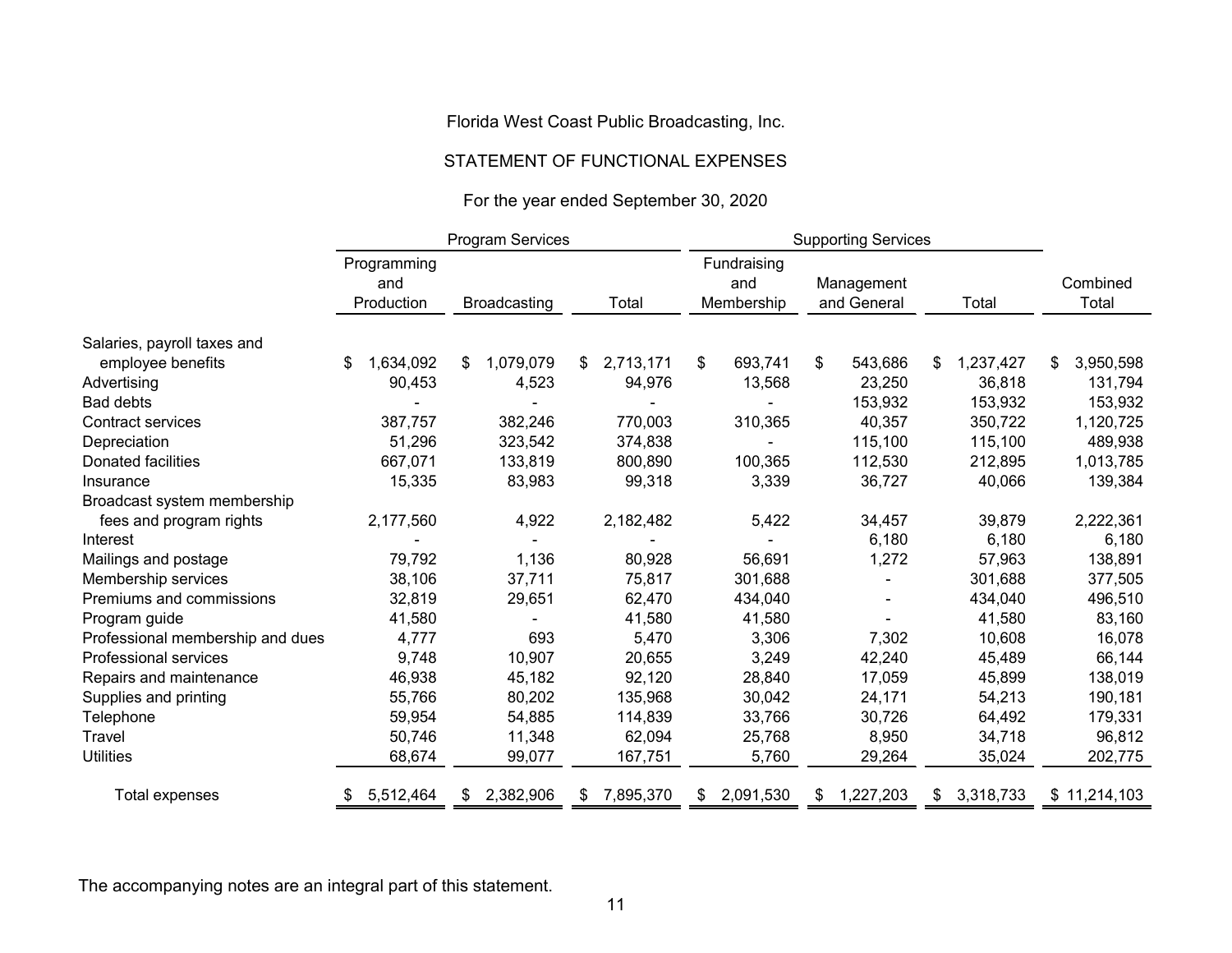# NOTES TO FINANCIAL STATEMENTS

# September 30, 2021 and 2020

# NOTE A - DESCRIPTION OF THE ORGANIZATION AND SUMMARY OF SIGNIFICANT ACCOUNTING POLICIES

A description of the organization and a summary of its significant accounting policies consistently applied in the preparation of the accompanying financial statements follow:

#### 1. General

The accompanying financial statements include the accounts of Florida West Coast Public Broadcasting, Inc. ("WEDU"). WEDU is a nonprofit Florida corporation that operates a noncommercial public television station, WEDU, broadcasting to the west central Florida service area. WEDU receives its contributions and underwriting primarily from viewers in its service area along with funding from various federal and state grants.

The accounting and reporting policies of WEDU conform to accounting principles generally accepted in the United States of America and are in accordance with the auditing and accounting guide issued by the American Institute of Certified Public Accountants, *Audits of Not-for-Profit Organizations*.

These financial statements, presented on the accrual basis of accounting, have been prepared to focus on WEDU as a whole and to present net assets, revenues, and expenses based on the existence or absence of donor-imposed restrictions. This has been accomplished by the classification of assets, liabilities, and net assets into two groups – with donor restrictions and without donor restrictions.

These two groups are defined as follows:

- Net assets without donor restrictions the portion of WEDU's net assets that is not subject to donor-imposed restrictions.
- Net assets with donor restrictions the portion of WEDU's net assets that is subject to donor-imposed restrictions

A donor-imposed restriction is a stipulation that specifies a use for a contributed asset that is more specific than broad limits resulting from the nature of the organization, the environment in which it operates, or its mission. A donor-imposed restriction may be temporary or permanent. Temporary restrictions may be fulfilled by actions of the organization to meet the stipulations or be fulfilled by the passage of time. Permanent restrictions stipulate that the resources must be maintained in perpetuity.

WEDU follows the provisions of the Financial Accounting Standards Board *Accounting Standards Codification ("FASB ASC").*

FASB ASC 958-205 establishes standards for general purpose external financial statements of not-for-profit organizations that require a statement of financial position, a statement of activities and changes in net assets, and a statement of cash flows.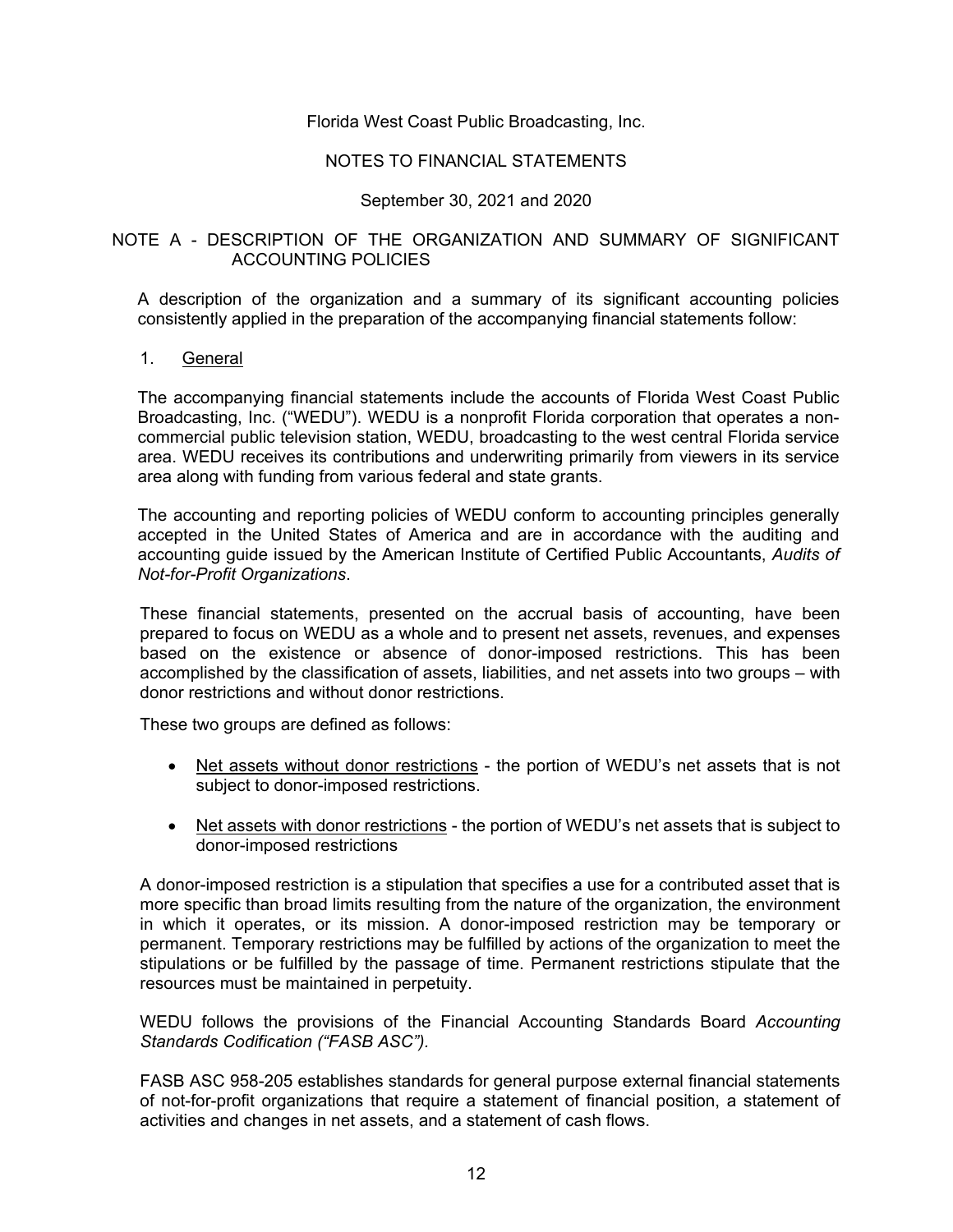# NOTES TO FINANCIAL STATEMENTS - CONTINUED

# September 30, 2021 and 2020

# NOTE A - DESCRIPTION OF THE ORGANIZATION AND SUMMARY OF SIGNIFICANT ACCOUNTING POLICIES - Continued

FASB ASC 958-605 requires WEDU to distinguish between contributions that increase net assets without donor restrictions and net assets with donor restrictions. It also requires recognition of contributed services meeting certain criteria at fair values.

#### 2. Change in Accounting Principle

During fiscal year 2020, WEDU adopted ASU 2018-08, Clarifying the Scope of the Accounting Guidance for Contributions Received and Contributions Made, as well as ASU 2014-09 Revenue from Contracts with Customers. WEDU adopted ASU 2018-08 and 2014-09 using the retrospective method. The adoption of these standards did not result in significant changes to WEDU's accounting policies or impact its financial position, results of operations, or cash flows.

During fiscal year 2020, WEDU also adopted ASU 2016-18 Statement of Cash Flows (Topic 230): Restricted Cash. The new standard changes the financial statements to include restricted cash and cash equivalents with cash and cash equivalents when reconciling the beginning of period and end of period amounts shown on the statement of cash flows. The amendments in ASU 2016-18 do not provide a definition of restricted cash or restricted cash equivalents.

#### 3. Revenue Recognition

Contributions, including unconditional pledges or promises to give, are recognized in the period received. Conditional pledges are not recognized until the conditions on which they depend are substantially met. Contributions of assets other than cash are recorded at estimated fair value. An allowance for uncollectible pledges receivable is provided based upon management's judgment and analysis regarding the creditworthiness of the donor, prior collection history, type of contribution and nature of fundraising activity.

Production underwriting is recorded on a completed contract basis. Program underwriting is recorded pro rata over the broadcast period. The unexpended portion of revenue received for program and production underwriting is reflected in the statement of financial position as deferred revenue.

In-kind contributions are recorded as revenue and expense in the fiscal year during which the benefit is received. In-kind contributions consist primarily of the use of donated facilities and equipment, professional services and promotions and are recorded at fair value.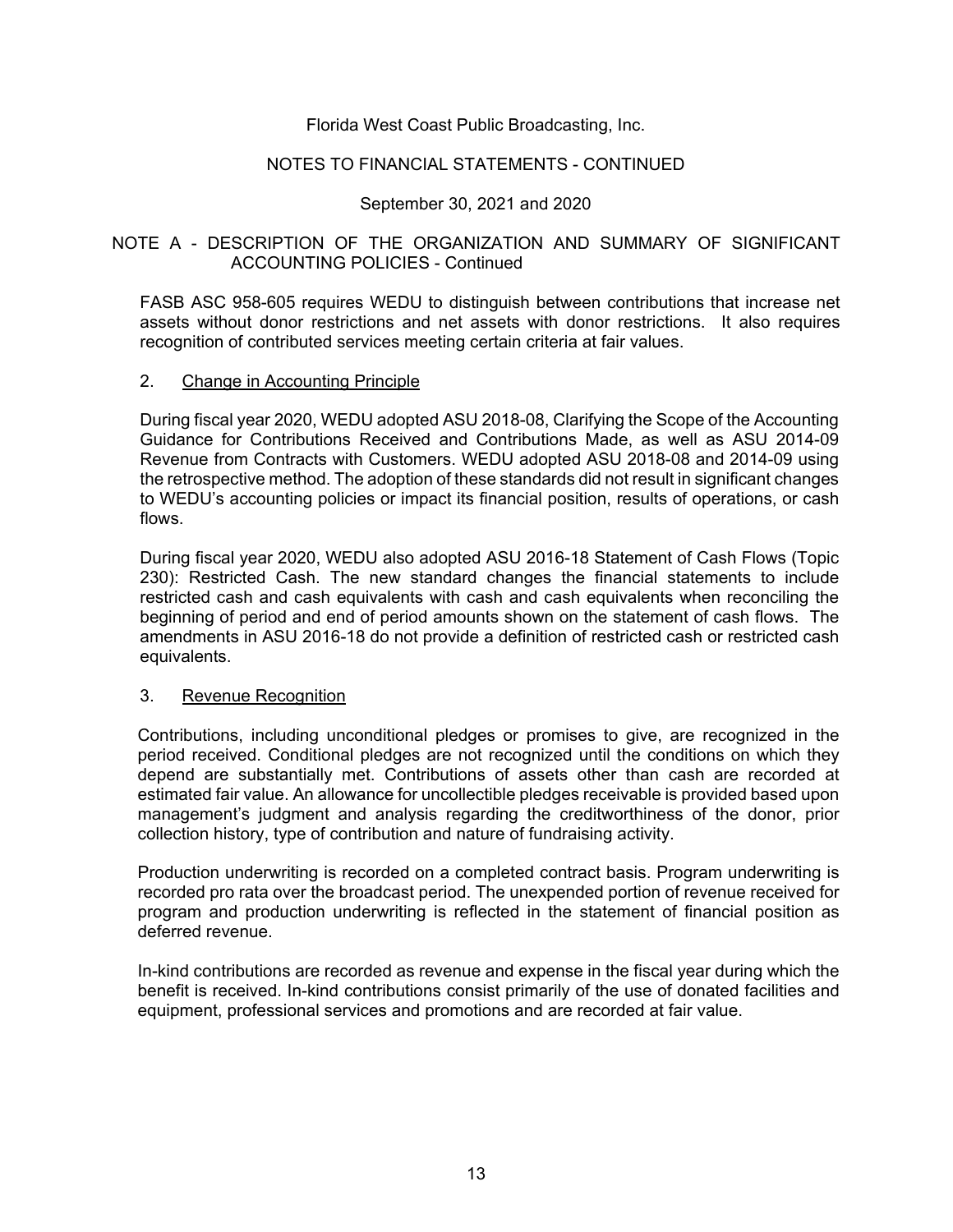### NOTES TO FINANCIAL STATEMENTS - CONTINUED

# September 30, 2021 and 2020

### NOTE A - DESCRIPTION OF THE ORGANIZATION AND SUMMARY OF SIGNIFICANT ACCOUNTING POLICIES - Continued

#### 4. Cash and Cash Equivalents

WEDU considers all short-term investments with an original maturity of three months or less to be cash equivalents, except those managed as part of investment strategies for investments held for long term purposes and beneficial interest in a perpetual trust asset. Cash and cash equivalents within investments held for long term purposes and beneficial interest in perpetual trust are considered restricted cash and may represent funds restricted due to management's policy or other arrangements.

The following table provides a reconciliation of cash, cash equivalents, restricted cash, and restricted cash equivalents:

|                                                                                                                              | 2021             | 2020             |
|------------------------------------------------------------------------------------------------------------------------------|------------------|------------------|
| Cash and cash equivalents                                                                                                    | 1.999.446<br>S.  | \$2,448,695      |
| Restricted cash included in investments held for<br>long-term purposes<br>Restricted cash included in beneficial interest in | 285.688          | 365.635          |
| perpetual trust                                                                                                              | 19,732           | 14,633           |
| Totals                                                                                                                       | 2.304.866<br>SS. | 2,828,963<br>\$. |

#### 5. Concentration of Credit Risk

Financial instruments, which potentially subject WEDU to concentrations of credit risk, consist principally of cash, cash equivalents and investments.

#### 6. Pledges Receivable

The fair value of the pledges receivable is estimated by discounting expected future cash flows using a rate of return based on the yield of a U.S. Treasury Security with a maturity date similar to the expected collection period.

### 7. Bequests in Process

WEDU recognizes a receivable and revenue for its interest in bequests in process based on the estimated realizable value expected to be received. WEDU records bequests in process when the court declares the related will valid.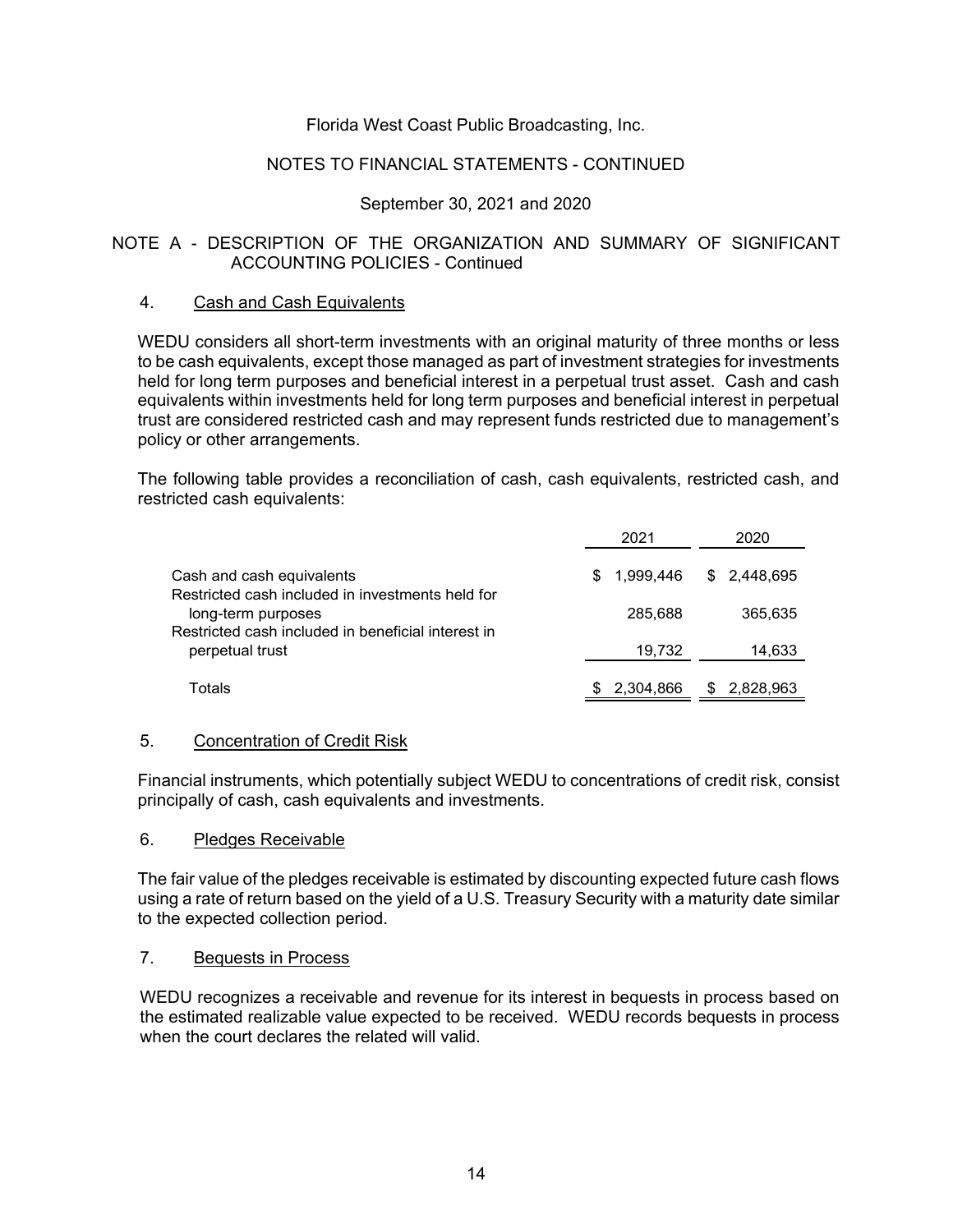# NOTES TO FINANCIAL STATEMENTS - CONTINUED

# September 30, 2021 and 2020

# NOTE A - DESCRIPTION OF THE ORGANIZATION AND SUMMARY OF SIGNIFICANT ACCOUNTING POLICIES - Continued

#### 8. Beneficial Interest in Trusts

WEDU has a beneficial interest in a perpetual trust known as the Clayton B. Howe Trust and receives income from this trust, which is administered by a third party. Perpetual trusts are recorded at the fair value of the trust assets and are classified as net assets with donor restriction restricted in perpetuity.

WEDU has a beneficial interest in a charitable trust in which annual distributions are received. Charitable trusts are recorded at the present value of expected cash flows to be received by the trust, discounted at a rate of 5% and are classified as net assets with donor restrictions.

# 9. Beneficial Interest in Funds Held by Others

WEDU has transferred assets to a community foundation which holds the funds for the benefit of WEDU. When a nonprofit transfers assets to a charitable trust or community foundation in which the resource provider names itself as beneficiary, the economic benefit of the transferred assets remains with the resource provider. The asset received in exchange is a beneficial interest in assets held by others, measured at the fair value of the asset contributed. Changes in the value are recognized in the statement of activities as "change in value of beneficial interest in funds held by others."

During fiscal year 2020, WEDU recorded \$411,566 of funds held at the Community Foundation of Tampa Bay, which previously had not been recorded on the Organization's books. WEDU receives periodic distributions from these designated funds.

#### 10. Land, Building, and Equipment

Land, building, and equipment are stated at cost, or in the case of donated property, at estimated fair value at the date of receipt. Depreciation is calculated using the straight-line method over the estimated useful lives of the assets, ranging from three to thirty years. WEDU capitalizes land, building and equipment additions that exceed \$5,000.

#### 11. Functional Allocation of Expense

The statement of functional expenses presents expenses by function and natural classification. Expenses directly attributable to a specific functional area of WEDU are reported as expenses of those functional areas. A portion of costs that benefit multiple functional areas are allocated on the basis of time and effort or other allocable bases.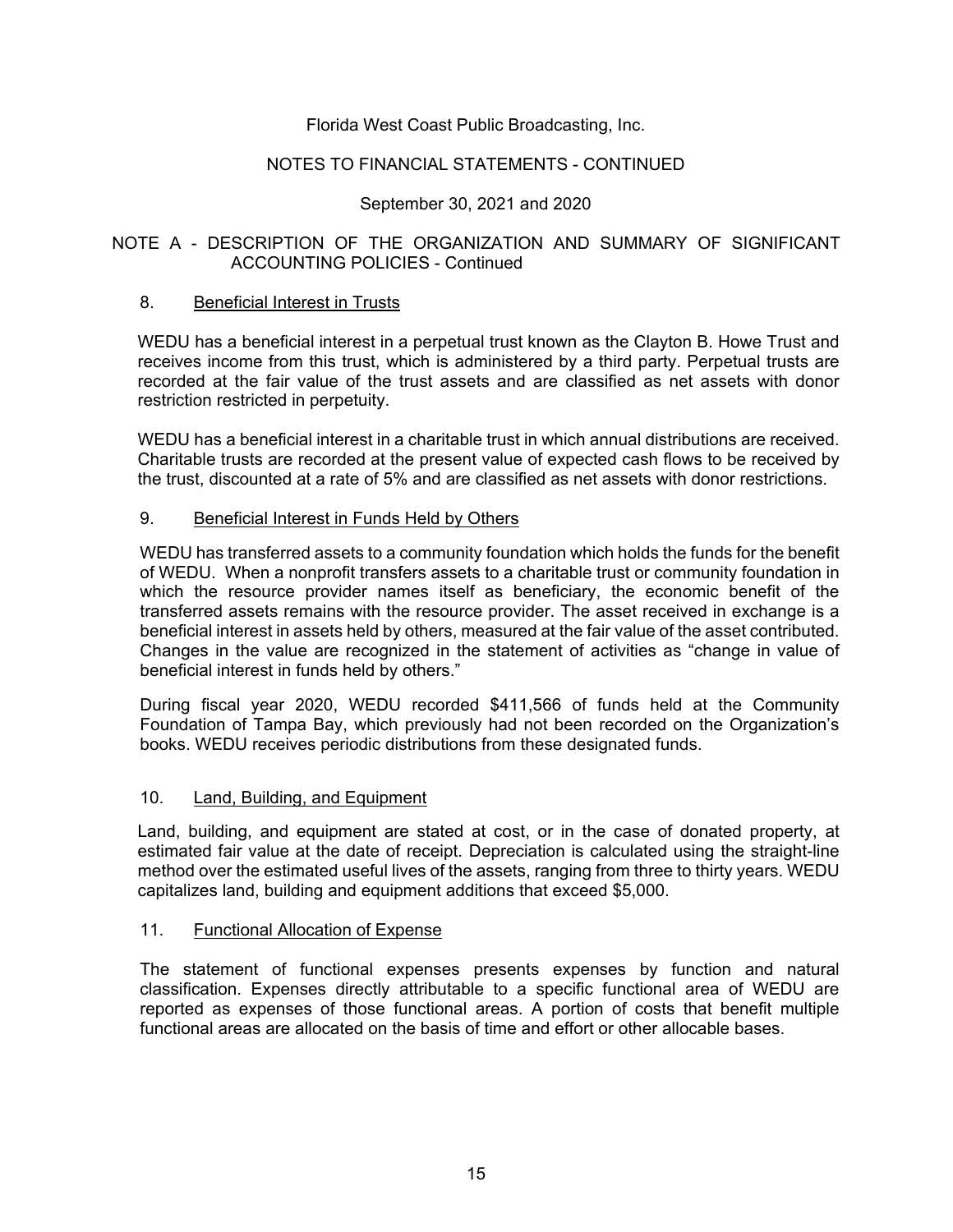### NOTES TO FINANCIAL STATEMENTS - CONTINUED

# September 30, 2021 and 2020

# NOTE A - DESCRIPTION OF THE ORGANIZATION AND SUMMARY OF SIGNIFICANT ACCOUNTING POLICIES - Continued

### 12. Income Taxes

WEDU is exempt from federal income taxes under Section 501(c)(3) of the Internal Revenue Code. It is also exempt from state income taxes. The Internal Revenue Code provides for taxation of unrelated business income under certain circumstances. WEDU has cumulative unrelated business losses for tax purposes of approximately \$1,800,000; however, such status is subject to final determination upon examination of the related tax returns by the appropriate taxing authorities. There is a valuation allowance against the unrelated business taxable income net operating loss deferred tax asset due to the uncertainty of future unrelated business taxable income. Tax years after September 30, 2017 remain subject to examination by taxing authorities.

Management is not aware of any activities that would jeopardize WEDU's tax-exempt status. WEDU is not aware of any tax positions it has taken that are subject to a significant degree of uncertainty.

#### 13. Use of Estimates

Management has made a number of estimates and assumptions relating to the reporting of assets and liabilities to prepare these financial statements in conformity with accounting principles generally accepted in the United States of America. Actual results could differ from those estimates.

#### 14. In-Kind and Non-Cash Contributions

In-kind donation items used by WEDU are recorded as contributions and expenses to the extent that an objective basis is available to measure the value of such items.

Contributed services are recorded as contributions and expenses at their fair value, to the extent they create or enhance non-financial assets or require specialized skills, are provided by individuals or organizations possessing these skills, and would typically need to be purchased if not provided by donations.

In-kind contributions consisted of the following during the year ended September 30,:

|                                                                     |     | 2021                           | 2020                              |
|---------------------------------------------------------------------|-----|--------------------------------|-----------------------------------|
| Donated facilities<br>Advertising and promotional services<br>Other | \$. | 1,226,678<br>495.571<br>36,653 | \$ 1,013,785<br>228,882<br>60,591 |
| Total                                                               |     | 1,758,902                      | \$<br>1,303,258                   |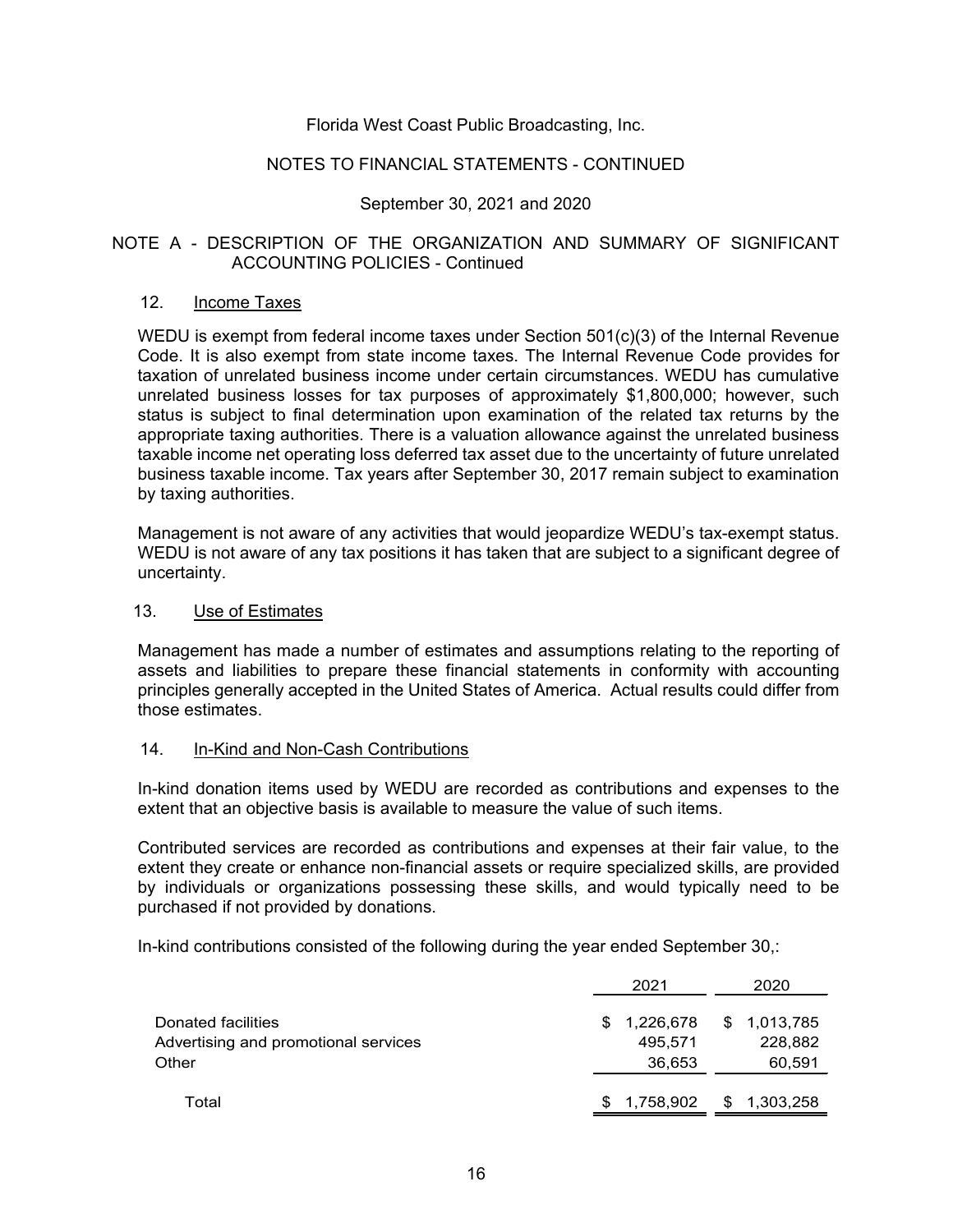#### NOTES TO FINANCIAL STATEMENTS - CONTINUED

#### September 30, 2021 and 2020

#### NOTE A - DESCRIPTION OF THE ORGANIZATION AND SUMMARY OF SIGNIFICANT ACCOUNTING POLICIES - Continued

A substantial number of volunteers have donated significant amounts of their time and resources toward the objectives of WEDU. However, no amounts are recorded in the accompanying financial statements for non-specialist services.

#### NOTE B - LIQUIDITY

WEDU's financial assets available within one year of the date of the financial statements of financial position for general expenditure are as follows:

|                                                             | 2021           | 2020                              |
|-------------------------------------------------------------|----------------|-----------------------------------|
| Cash and cash equivalents<br>Current portion of receivables | SS.<br>296,664 | 1,999,446 \$ 2,448,695<br>198.689 |
| Total financial assets available within one year            | \$2,296,110    | \$ 2,647,384                      |

WEDU maintains a policy of structuring its financial assets to be available as its general expenditures, liabilities, and other obligations become due. WEDU's investments are considered to be long term in nature, however, are available for expenditure subject to approval from the Board. Board designated investments were approximately \$25,000,000 and \$16,000,000, for the years ended September 30, 2021 and 2020, respectively.

#### NOTE C - RECEIVABLES

Receivables consist of the following at September 30,:

|                                                                                          |    | 2021       | 2020 |         |
|------------------------------------------------------------------------------------------|----|------------|------|---------|
| Pledges receivable, net of allowance for doubtful<br>accounts of \$0 for both years      | \$ | $5.282$ \$ |      | 26,308  |
| Accounts receivable, net of allowance for doubtful<br>accounts of \$7,429 for both years |    | 211,282    |      | 172,381 |
| Grants receivable                                                                        |    | 80,100     |      |         |
| Total receivables, net                                                                   | S  | 296.664    |      | 198,689 |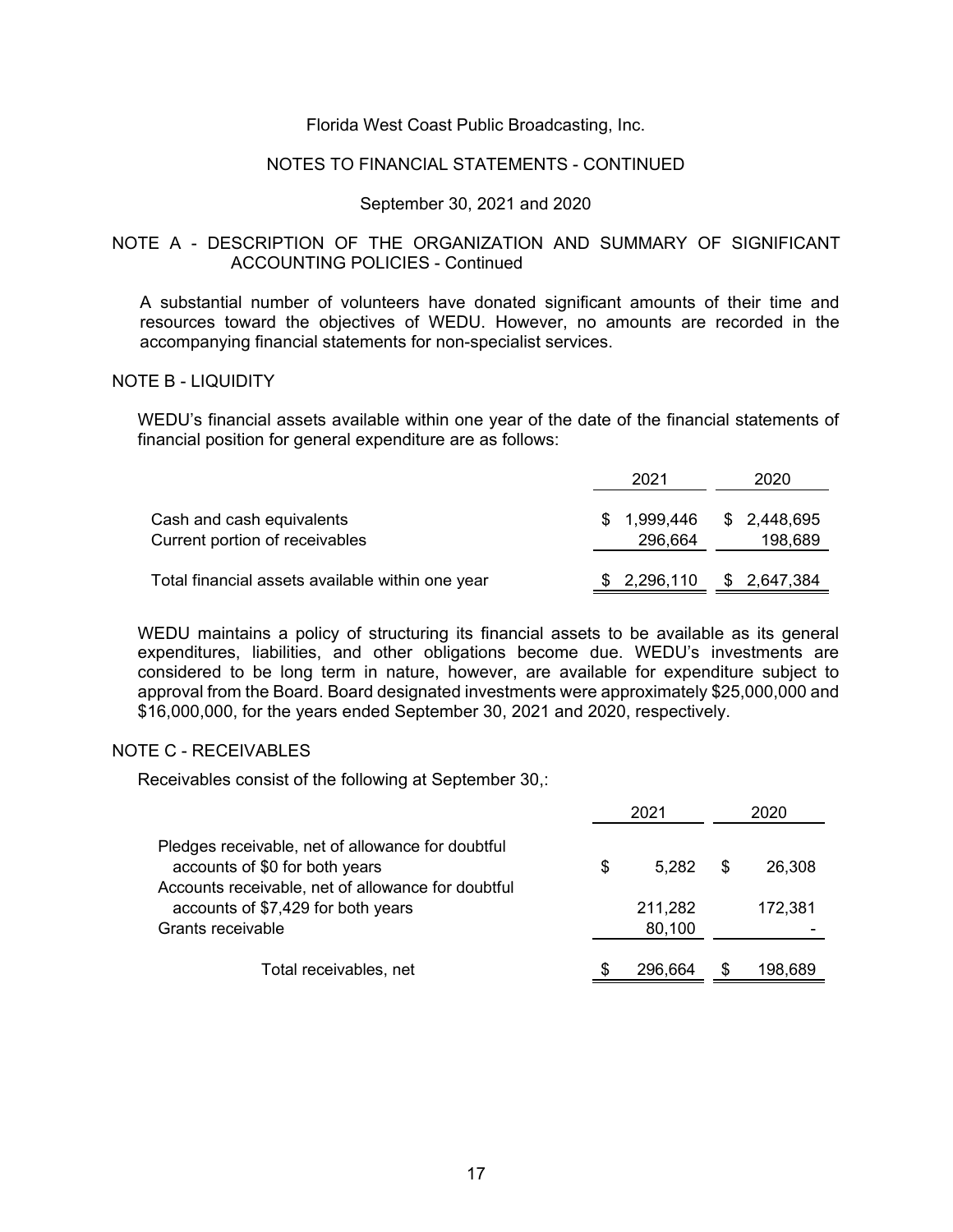#### NOTES TO FINANCIAL STATEMENTS - CONTINUED

#### September 30, 2021 and 2020

#### NOTE D - BENEFICIAL INTEREST IN TRUST

In December 2018, WEDU received a beneficial interest in a trust known as the Doris Wagner Trust, which is administered by a third party. The trustee is required to pay WEDU an annuity amount equal to 5% of the initial net fair market value of WEDU's share of the trust on an annual basis. WEDU received \$65,560 and \$68,410 from the trust for the years ended September 30, 2021 and 2020, respectively.

#### NOTE E - LAND, BUILDING, AND EQUIPMENT

Land, building, and equipment consist of the following at September 30,:

|                                                           | 2021          | 2020           |
|-----------------------------------------------------------|---------------|----------------|
|                                                           |               |                |
| Land                                                      | \$<br>614,029 | \$<br>614,029  |
| <b>Building</b>                                           | 912,329       | 912,329        |
| Telecasting equipment                                     | 4,433,843     | 5,133,812      |
| Office furniture and equipment                            | 634,525       | 585,828        |
| Leasehold improvements                                    | 665,161       | 724,890        |
| Digital transmission tower, antenna and related equipment | 6,861,517     | 6,861,517      |
|                                                           | 14, 121, 404  | 14,832,405     |
| Less accumulated depreciation                             | (9,507,065)   | (10, 151, 379) |
|                                                           |               |                |
|                                                           | 4,614,339     | 4,681,026      |

Land under the operating facility, valued at \$75,000 was received in fiscal year 1976 from the City of Tampa and restricted for use as the site for construction of an educational and/or public broadcasting facility. Title will revert to the City of Tampa if the land ceases to be used for the purpose of a nonprofit and noncommercial educational and/or public broadcasting system.

Portions of the digital transmission tower and related equipment acquired with federal or state grant money are considered to be owned by WEDU. Furthermore, these grants have a reversionary clause that vests ownership of the related assets with the grantor entity for the useful life of the asset or a specific time period of 10 years, as described in the contracts. The cost basis of such property and equipment is \$5,019,493 and is expected to be utilized by WEDU for its entire useful life.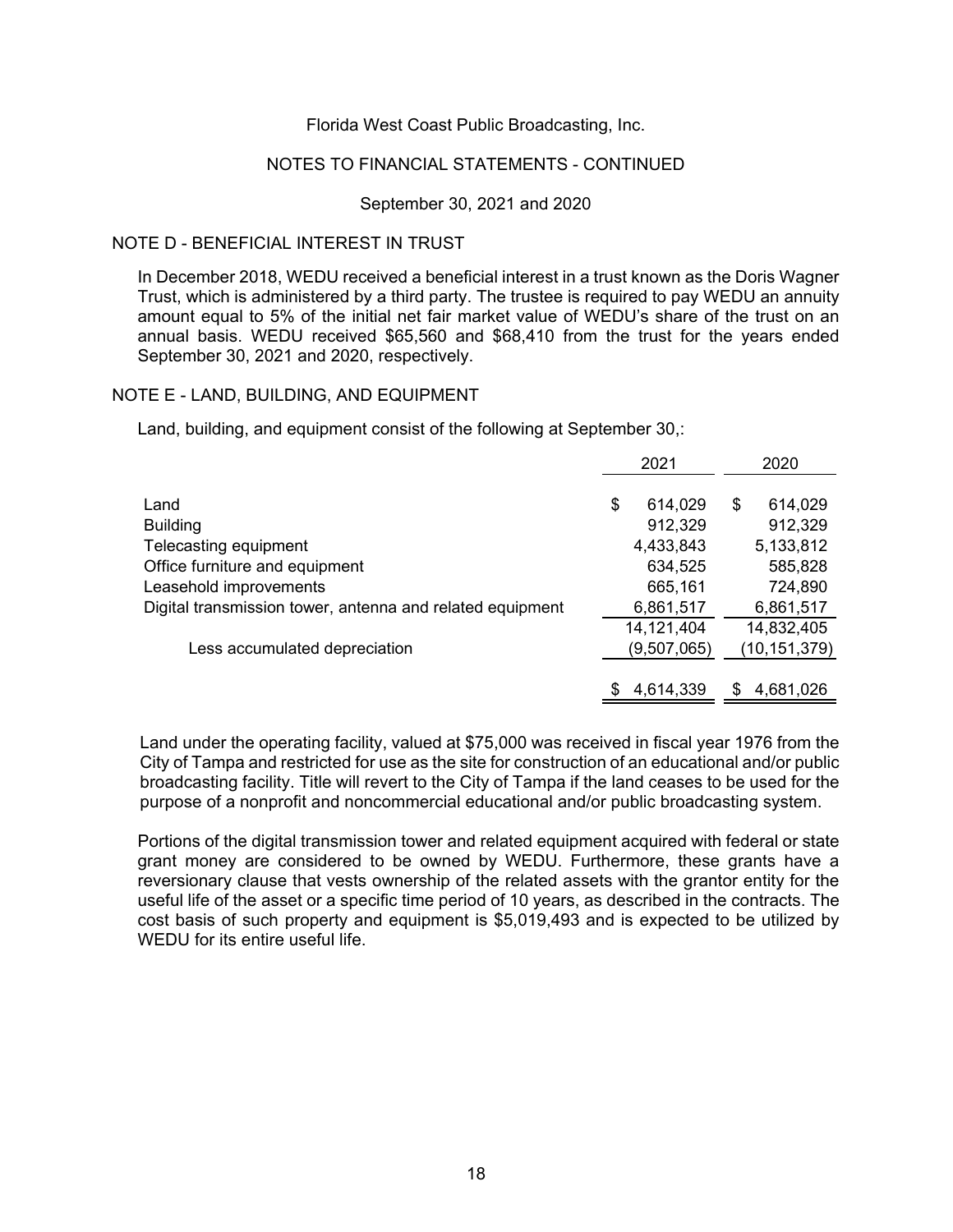### NOTES TO FINANCIAL STATEMENTS - CONTINUED

#### September 30, 2021 and 2020

# NOTE F - INVESTMENTS HELD FOR LONG-TERM PURPOSES

Investments held for long-term purposes represent WEDU's endowment fund, are stated at fair market value and are comprised of the following at September 30,:

|                                                               | 2021                                    | 2020                               |
|---------------------------------------------------------------|-----------------------------------------|------------------------------------|
| Money market funds<br>Fixed income<br>Stocks and mutual funds | S<br>285.688<br>7,110,128<br>19,186,637 | 365,635<br>4,612,580<br>13,023,485 |
|                                                               | \$26,582,453                            | \$18,001,700                       |

These endowment fund investments include Board designated funds and donor restricted funds, which limit their use to the investment income earned during the year.

The components of investment return are as follows for the years ended September 30,:

|                        | 2021          |  | 2020      |  |
|------------------------|---------------|--|-----------|--|
| Dividends and interest | \$<br>349,642 |  | 324,295   |  |
| Net realized gains     | 476,017       |  | 312,457   |  |
| Net unrealized gains   | 2,737,552     |  | 1,065,619 |  |
| Investment fees        | (120,084)     |  | (93,300)  |  |
|                        | 3,443,127     |  | 1,609,071 |  |

### NOTE G - ENDOWMENTS

WEDU's endowment includes both donor restricted funds and funds designated by the Board of Directors to function as endowments. Net assets associated with endowment funds, including funds designated by the Board of Directors to function as endowments, are classified and reported based on existence or absence of donor-imposed restrictions.

#### *Interpretation of Relevant Law*

In July 2011, the State of Florida adopted the Florida Uniform Prudent Management of Institutional Funds Act ("FUPMIFA"). WEDU has interpreted the FUPMIFA as requiring the preservation of the fair value of the original gift as of the gift date of the donor-restricted endowment funds absent explicit donor stipulation to the contrary. As a result of this interpretation, WEDU classifies as net assets with donor restrictions (a) the original value of gifts donated to the permanent endowment, (b) the original value of subsequent gifts to the permanent endowment and (c) accumulations to the permanent endowment made in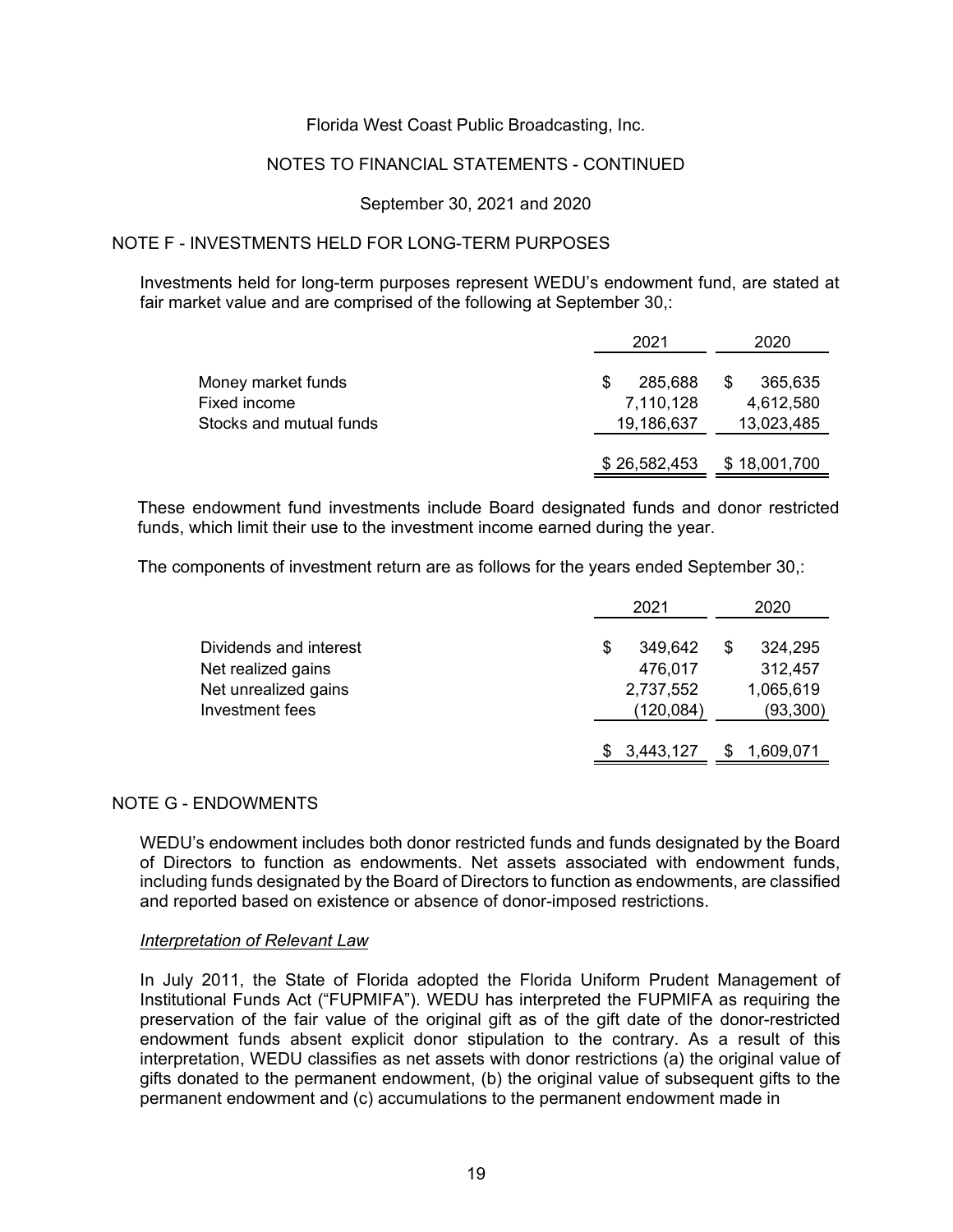### NOTES TO FINANCIAL STATEMENTS - CONTINUED

### September 30, 2021 and 2020

#### NOTE G - ENDOWMENTS - Continued

accordance with the direction of the applicable donor gift instrument at the time the accumulation is added to the fund.

In accordance with the FUPMIFA, WEDU considers the following factors in making a determination to appropriate or accumulate donor-restricted endowment funds:

- 1. The duration and preservation of the fund
- 2. The purposes of WEDU and the donor-restricted endowment fund
- 3. General economic conditions
- 4. The possible effect of inflation and deflation
- 5. The expected total return from income and that appreciation of investments
- 6. Other resources of WEDU
- 7. The investment policies of WEDU

#### *Return Objectives, Risk Parameters, and Strategies*

WEDU has adopted an investment and spending policy for endowment assets that attempts to preserve the real (inflation adjusted) value of endowment assets, increase the real value of the portfolio and facilitate a potential distribution to support some level of future operations. Endowment assets include those assets of donor-restricted funds that WEDU must hold in perpetuity or for a donor-specified period(s). The terms of the operating policies of the endowment funds (the "Fund") requires that the Fund will be monitored by the Investment Committee and approved by the Board of Directors. The Investment Committee is responsible to oversee the portfolio's investments and monitor the investments on an ongoing basis to ensure that long-term objectives are being met.

The Investment Committee has agreed to a target asset allocation for the portfolio's assets and seeks advice from professional investment managers which hold the assets. The Fund is to invest funds in accordance with the standards set forth in WEDU's investment policy.

#### *Spending Policy and how the Investment Objective Related to Spending Policy*

WEDU's Board of Directors, on the recommendation of the Investment Committee, has adopted a spending policy that governs the annual distributions from the endowment fund that may be expended for current operations of WEDU. This policy authorizes WEDU to distribute from its endowment fund a specified percentage, to be determined by the Board of Directors (Board) from time to time, of the current market at budget time or fiscal year-end of the endowment fund.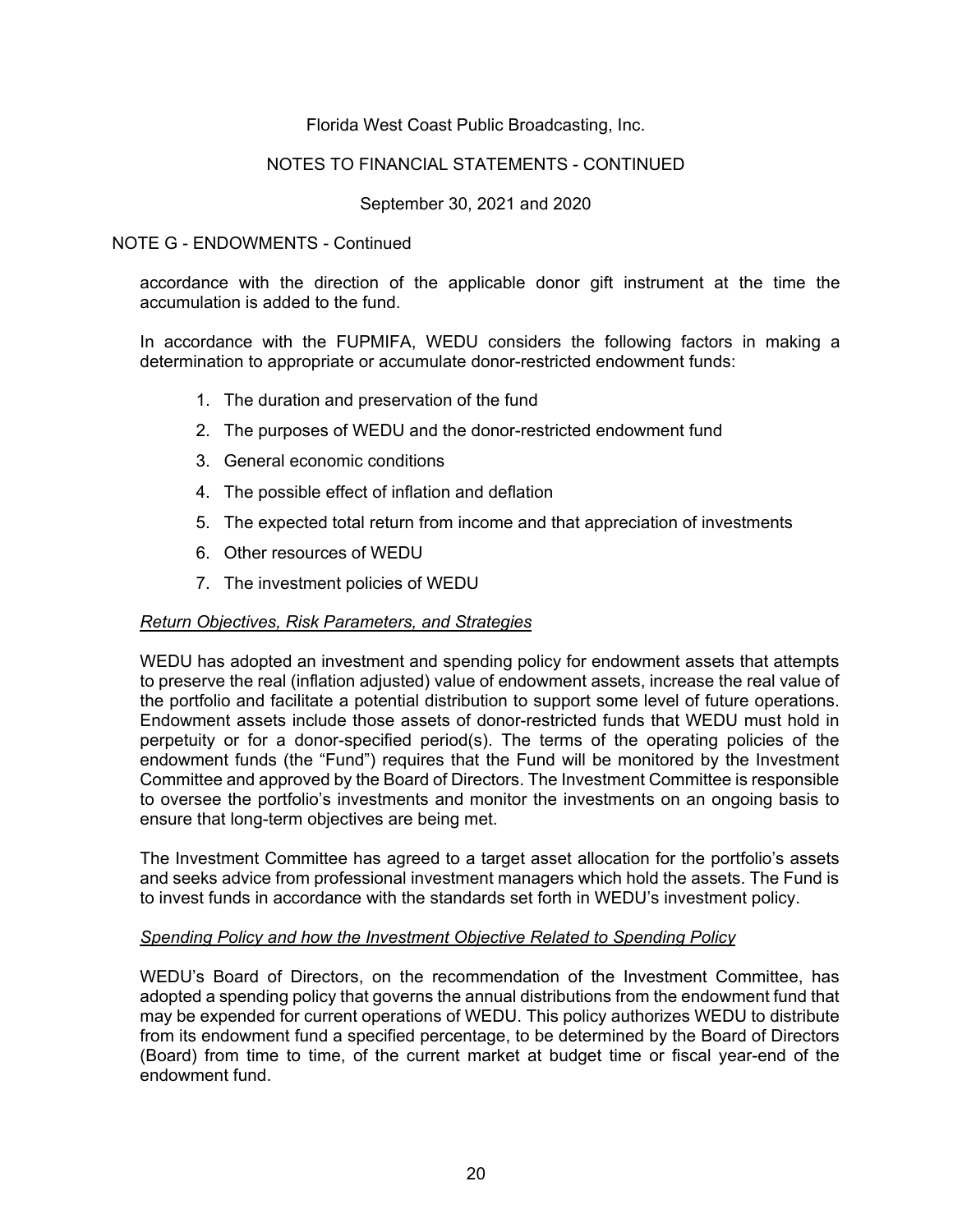#### NOTES TO FINANCIAL STATEMENTS - CONTINUED

#### September 30, 2021 and 2020

#### NOTE G - ENDOWMENTS - Continued

The policy also allows the Board to base the distribution formula on the average market value over a period of several years as it chooses to do so. For the fiscal years ended September 30, 2021 and 2020, WEDU's Board of Directors authorized the distribution and expenditure of five percent (5%) of the five-year average market value of the endowment as of December 31, 2020 and 2019, respectively.

Distributions cannot exceed the accumulated unspent earnings of the endowment without WEDU's Board approval. Income earned in excess of the spending rate may be reinvested in endowment principal. This is consistent with WEDU's objective to maintain the purchasing power of endowment assets as well as to provide additional real growth through investment return.

Changes in the endowment's net assets are as follows:

|                                               | <b>Board</b><br>Designated | With donor<br>restrictions | Total            |
|-----------------------------------------------|----------------------------|----------------------------|------------------|
|                                               |                            |                            |                  |
| Endowment net assets at September 30, 2019    | \$<br>14,647,738           | \$5,836,691                | 20,484,429<br>S. |
| Interest and dividends                        | 324,295                    | 75,394                     | 399,689          |
| Realized and unrealized activity, net of fees | 1,284,776                  | 253,188                    | 1,537,964        |
| Endowment additions                           | 486,498                    | 3,630                      | 490,128          |
| <b>Community Foundation funds</b>             |                            | 411,566                    | 411,566          |
| Endowment distributions                       | (674, 204)                 | (251, 700)                 | (925,904)        |
|                                               |                            |                            |                  |
| Endowment net assets at September 30, 2020    | 16,069,103                 | 6,328,769                  | 22,397,872       |
| Interest and dividends                        | 349,642                    | 82,589                     | 432,231          |
| Realized and unrealized activity, net of fees | 3,093,485                  | 827,752                    | 3,921,237        |
| Endowment additions                           | 5,967,879                  | 3,339                      | 5,971,218        |
| Endowment distributions                       | (832, 253)                 | (250, 866)                 | (1,083,119)      |
|                                               |                            |                            |                  |
| Endowment net assets at September 30, 2021    | 24,647,856                 | \$6,991,583                | 31,639,439       |
|                                               |                            |                            |                  |

#### NOTE H - FAIR VALUE OF FINANCIAL INSTRUMENTS

The Financial Accounting Standards Board's *Accounting Standards Codification 820* establishes a framework for measuring fair value. That framework provides a fair value hierarchy that prioritizes the inputs to valuation techniques used to measure fair value. The hierarchy gives the highest priority to unadjusted quoted prices in active markets for identical assets or liabilities (level 1 measurement) and the lowest priority to unobservable inputs (level 3 measurements).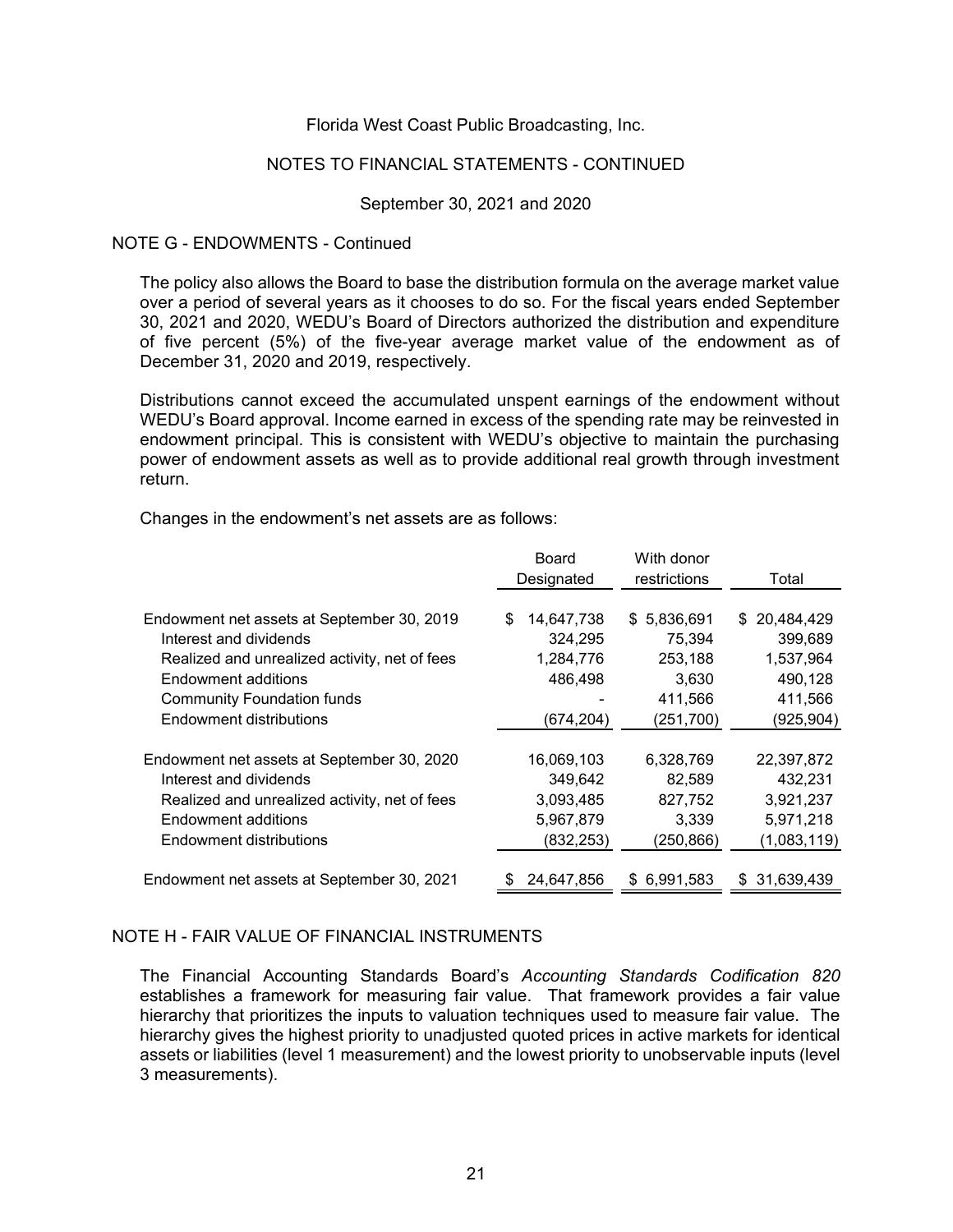### NOTES TO FINANCIAL STATEMENTS - CONTINUED

#### September 30, 2021 and 2020

#### NOTE H - FAIR VALUE OF FINANCIAL INSTRUMENTS - Continued

A fair value measure should reflect the assumptions that market participants would use in pricing the asset or liability, including the assumptions about the risk inherent in a particular valuation technique, the effect of a restriction on the sale or use of an asset and the risk of nonperformance.

The three levels of the fair value hierarchy under FASB ASC 820 are described below:

- Level 1 valuations, where the valuation is based on quoted market prices for identical assets or liabilities traded in active markets (which include exchanges and over-the counter markets with sufficient volume),
- Level 2 valuations, where the valuation is based on quoted market prices for similar instruments traded in active markets, quoted prices for identical or similar instruments in markets that are not active and model-based valuation techniques for which all significant assumptions are observable in the market, and
- Level 3 valuations, where the valuation is generated from model-based techniques that use significant assumptions not observable in the market, but observable based on company-specific data. These unobservable assumptions reflect the Organization's own estimates for assumptions that market participants would use in pricing the asset or liability. Valuation techniques typically include option pricing models, discounted cash flow models and similar techniques, but may also include the use of market prices of assets or liabilities that are not directly comparable to the subject asset or liability.

ITEMS MEASURED AT FAIR VALUE ON A RECURRING BASIS

Investments held for long-term purposes, beneficial interest in trusts, and beneficial interest in funds held by others are recorded at fair value on a recurring basis. Below is a description on valuation methodologies for these assets.

Investments held for long-term purposes and beneficial interest in perpetual trusts primarily consist of publicly traded stocks and mutual funds. WEDU uses quoted market prices of identical assets on active exchanges, or Level 1 measurement.

Beneficial interest in trust consists of a charitable trust in which WEDU receives annual payments. The fair value of the charitable trusts in which the Organization is a remainder beneficiary is based on the Organization's beneficial interest in the investments held in the trust, which are measure at fair value.

Beneficial interest in funds held by others consists of funds held by a community foundation. The beneficial interest is not actively traded and significant other observable inputs are not available. Thus, the fair value is equal to the value reported by the trustee.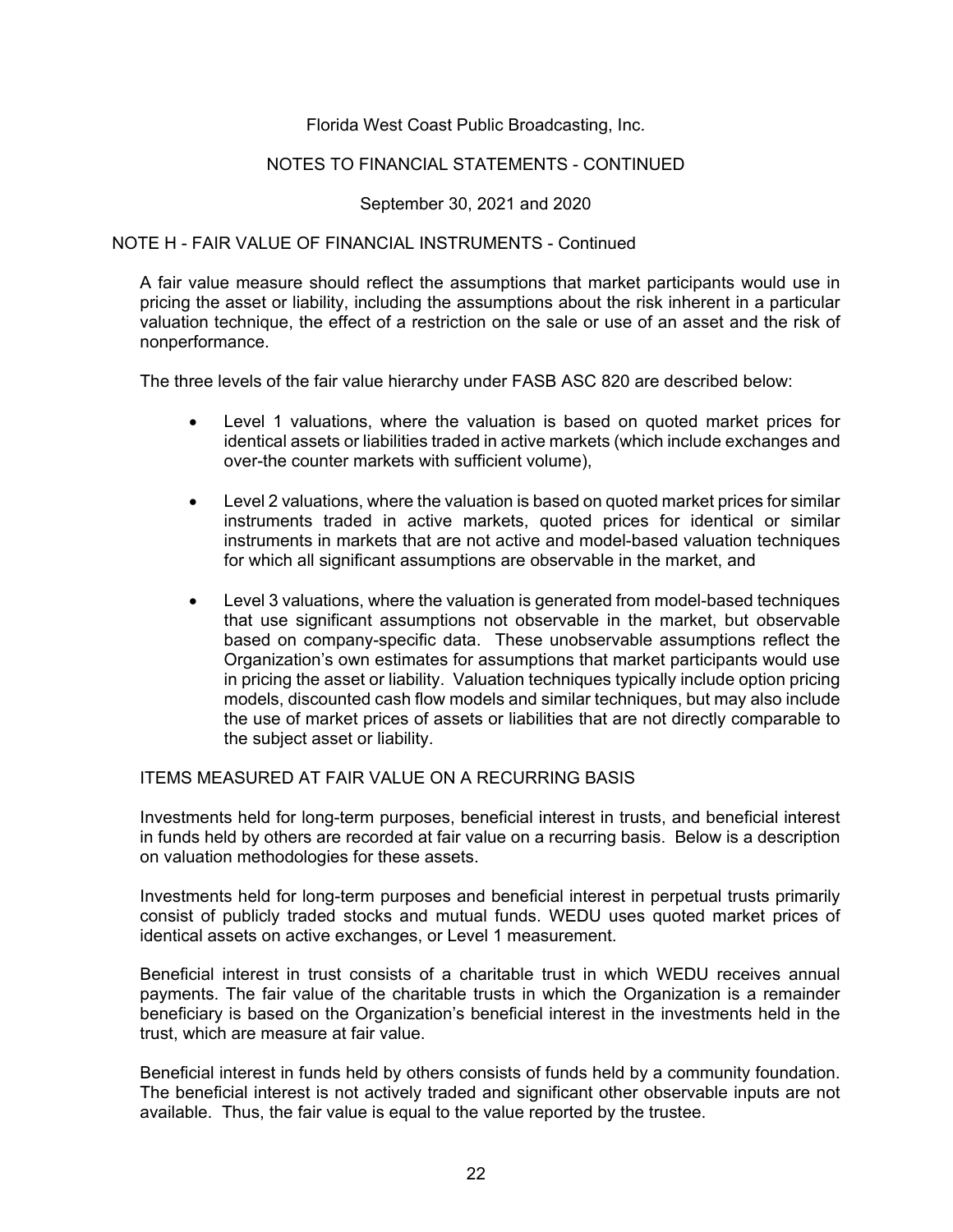# NOTES TO FINANCIAL STATEMENTS - CONTINUED

# September 30, 2021 and 2020

# NOTE H - FAIR VALUE OF FINANCIAL INSTRUMENTS - Continued

The following table presents financial assets and liabilities measured at fair value on a recurring basis as of September 30, 2021:

|                                        | Level 1       | Level <sub>2</sub> | Level 3         | Fair Value    |
|----------------------------------------|---------------|--------------------|-----------------|---------------|
| Assets:                                |               |                    |                 |               |
| Investments held for long-             |               |                    |                 |               |
| term purposes                          |               |                    |                 |               |
| Cash and equivalents                   | \$<br>285,688 | \$                 | \$              | \$<br>285,688 |
| Equities                               |               |                    |                 |               |
| U.S. Large Cap                         | 13,873,999    |                    |                 | 13,873,999    |
| International                          | 5,312,638     |                    |                 | 5,312,638     |
| Fixed                                  |               |                    |                 |               |
| U.S. Treasuries and                    |               |                    |                 |               |
| agencies                               |               | 7,109,341          |                 | 7,109,341     |
| Mortgage securities                    |               | 787                |                 | 787           |
| Beneficial interest in trust           |               | 680,636            |                 | 680,636       |
| Beneficial interest in perpetual trust |               |                    |                 |               |
| Cash and equivalents                   | 19,732        |                    |                 | 19,732        |
| Equities                               |               |                    |                 |               |
| U.S. Large Cap                         | 866,866       |                    |                 | 866,866       |
| Small-Mid Cap                          | 326,508       |                    |                 | 326,508       |
| International Equity                   | 621,170       |                    |                 | 621,170       |
| Fixed                                  |               |                    |                 |               |
| U.S. Treasuries and                    |               |                    |                 |               |
| agencies                               |               | 719,565            |                 | 719,565       |
| International                          |               | 80,947             |                 | 80,947        |
| Beneficial interest in funds           |               |                    |                 |               |
| held by others                         |               |                    | 1,741,562       | 1,741,562     |
| <b>Total assets</b>                    | \$21,306,601  | \$8,591,276        | 1,741,562<br>\$ | \$31,639,439  |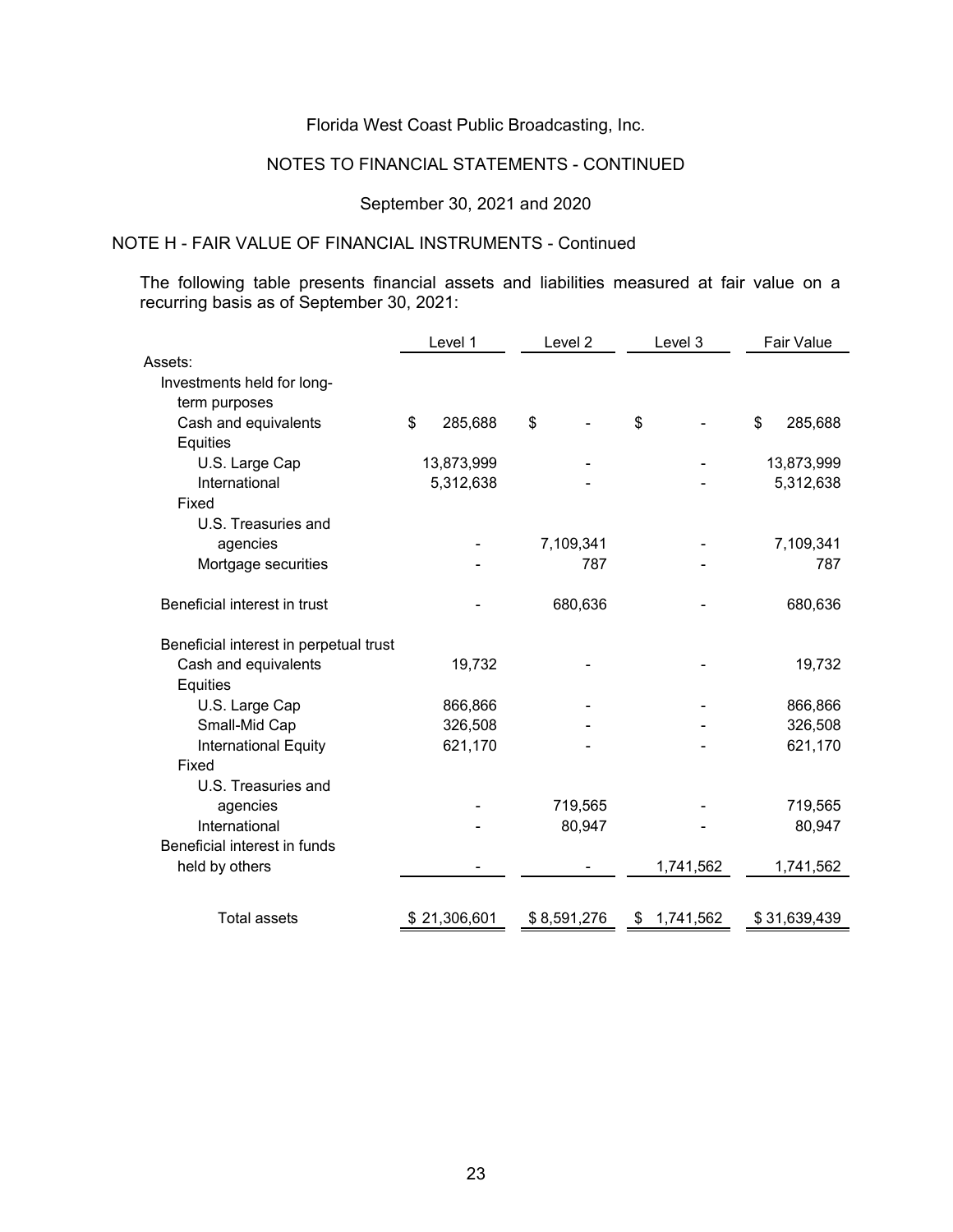# NOTES TO FINANCIAL STATEMENTS - CONTINUED

#### September 30, 2021 and 2020

# NOTE H - FAIR VALUE OF FINANCIAL INSTRUMENTS - Continued

The following table presents financial assets and liabilities measured at fair value on a recurring basis as of September 30, 2020:

|                                        | Level 1       | Level 2     | Level 3         | Fair Value    |
|----------------------------------------|---------------|-------------|-----------------|---------------|
| Assets:                                |               |             |                 |               |
| Investments held for long-             |               |             |                 |               |
| term purposes                          |               |             |                 |               |
| Cash and equivalents                   | \$<br>365,635 | \$          | \$              | \$<br>365,635 |
| Equities                               |               |             |                 |               |
| U.S. Large Cap                         | 9,937,130     |             |                 | 9,937,130     |
| International                          | 3,086,355     |             |                 | 3,086,355     |
| Fixed                                  |               |             |                 |               |
| U.S. Treasuries and                    |               |             |                 |               |
| agencies                               |               | 4,611,013   |                 | 4,611,013     |
| Mortgage securities                    |               | 1,567       |                 | 1,567         |
| Beneficial interest in trust           |               | 586,931     |                 | 586,931       |
| Beneficial interest in perpetual trust |               |             |                 |               |
| Cash and equivalents                   | 14,633        |             |                 | 14,633        |
| Equities                               |               |             |                 |               |
| U.S. Large Cap                         | 916,214       |             |                 | 916,214       |
| Small-Mid Cap                          | 230,879       |             |                 | 230,879       |
| International Equity                   | 384,796       |             |                 | 384,796       |
| <b>Exchange Traded Funds</b>           |               |             |                 |               |
| Fixed                                  |               |             |                 |               |
| U.S. Treasuries and                    |               |             |                 |               |
| agencies                               |               | 731,266     |                 | 731,266       |
| International                          |               | 71,523      |                 | 71,523        |
| Beneficial interest in funds           |               |             |                 |               |
| held by others                         |               |             | 1,459,930       | 1,459,930     |
| <b>Total assets</b>                    | \$14,935,642  | \$6,002,300 | \$<br>1,459,930 | \$22,397,872  |

Assets and liabilities in all levels could result in volatile and material price fluctuations. Realized and unrealized gains and losses on level 3 assets represent only a portion of the risk to market fluctuations on the statement of financial position.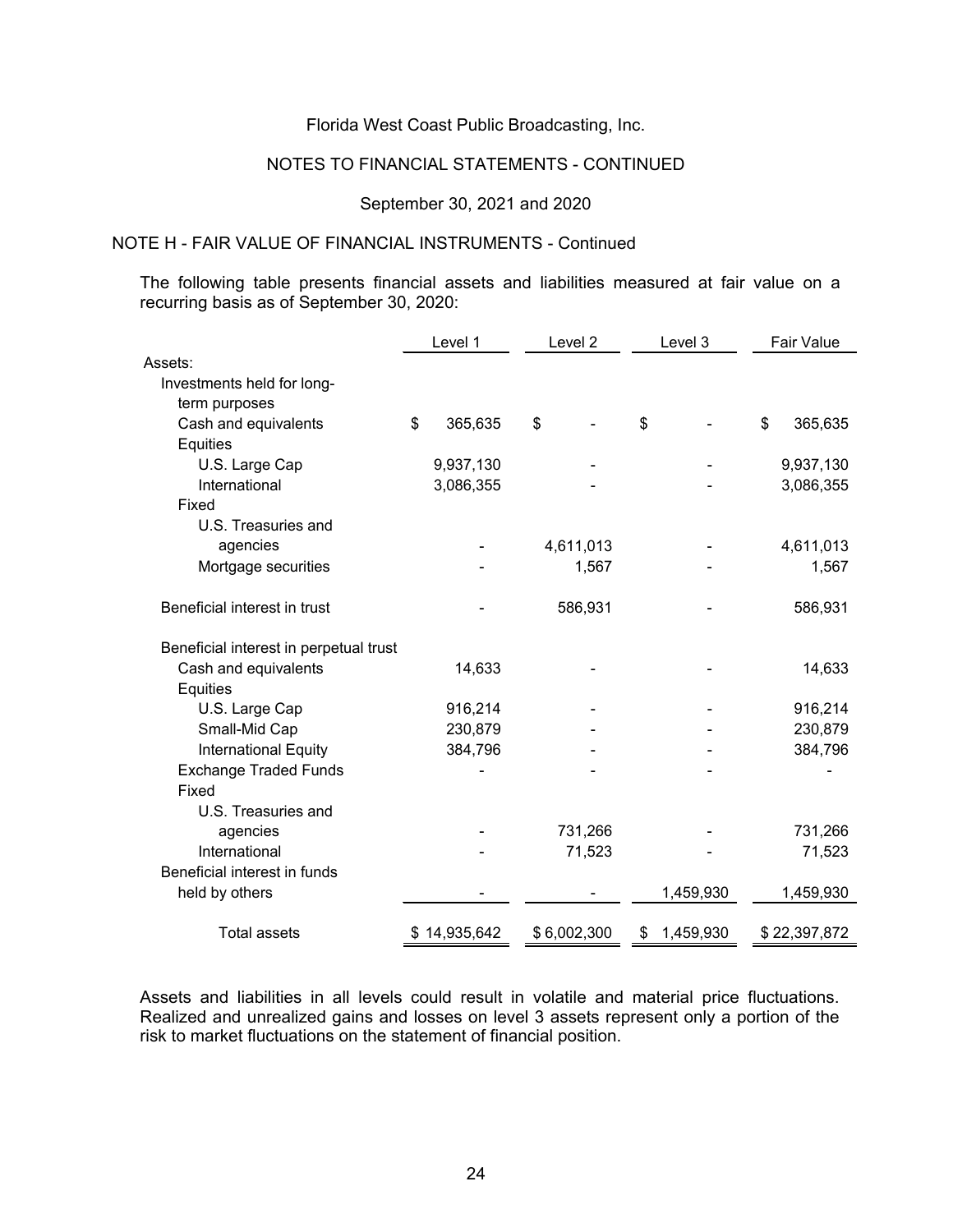#### NOTES TO FINANCIAL STATEMENTS - CONTINUED

September 30, 2021 and 2020

#### NOTE H - FAIR VALUE OF FINANCIAL INSTRUMENTS - Continued

The following table illustrates a rollforward for all assets measured at fair value on a recurring basis using significant unobservable inputs (level 3).

A reconciliation of WEDU's level 3 assets follows:

| Beneficial interest in funds held by others at September 30, 2019<br>Additions<br>Realized and unrealized gains, net<br><b>Distributions</b> | S | 1,052,349<br>412,566<br>49,619<br>(54,604) |
|----------------------------------------------------------------------------------------------------------------------------------------------|---|--------------------------------------------|
| Beneficial interest in funds held by others at September 30, 2020                                                                            |   | 1,459,930                                  |
| Additions<br>Realized and unrealized gains, net<br><b>Distributions</b>                                                                      |   | 1,000<br>338,668<br>(58,036)               |
| Beneficial interest in funds held by others at September 30, 2021                                                                            |   | 1,741,562                                  |

#### NOTE I - INVESTMENT IN THE DIGITAL CONVERGENCE ALLIANCE (DCA)

On March 1, 2013 WEDU entered into agreements with the Corporation for Public Broadcasting (CPB) and the Digital Convergence Alliance (DCA) as a founding member of the Network Operations Center (NOC). CPB awarded a \$7 million grant to the Digital Convergence Alliance (DCA), comprising 11 public television stations that serve communities in Florida, Georgia, Texas, Wisconsin, and Illinois, to combine their operations into a single master control location. Specifically, CPB's grant will allow the DCA to establish the NOC, resulting in projected lower direct costs and a projected savings of more than \$20 million over 10 years.

Under the agreements, WEDU is required to pay \$2.2 million over a ten year period for the joint master control services provided by NOC (\$1.7 million), and for funding equipment replacements (\$0.5 million). These required payments could be reduced if additional NOC clients are acquired by the DCA. WEDU would likely be required to pay a \$700,000 penalty for withdrawing from the agreement at any time during the first five years. The possible withdrawal penalty is reduced to \$350,000 between years six and ten of the contracts. WEDU paid \$274,352 to the DCA for the years ended September 30, 2021 and 2020, respectively. Approximately \$2,103,000 and \$1,828,000 has been paid by WEDU as of September 30, 2021 and 2020, respectively, since entering into the agreement.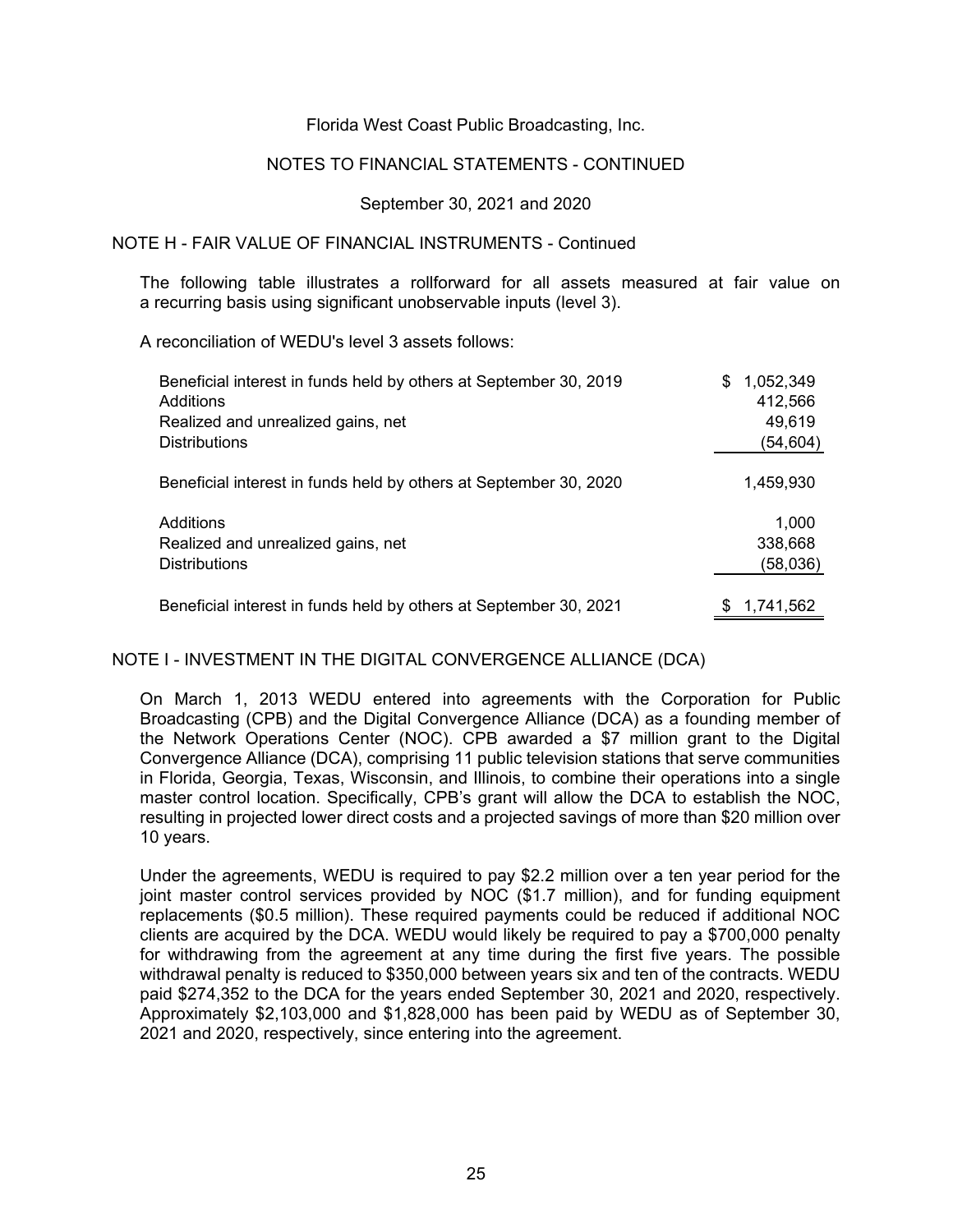#### NOTES TO FINANCIAL STATEMENTS - CONTINUED

#### September 30, 2021 and 2020

### NOTE I - INVESTMENT IN THE DIGITAL CONVERGENCE ALLIANCE (DCA) - Continued

WEDU accounts for its investment in the DCA as an investment in a cooperative. Under this method of accounting, WEDU's investment in DCA is increased or reduced by WEDU's allocation of DCA's net income or losses. For the years ended September 30, 2021 and 2020, WEDU's share of loss was \$48,176 and \$113,860, respectively, which consisted primarily of WEDU's share of depreciation on broadcast equipment. The carrying amount of the investment in DCA was \$56,293 and \$99,469 as of September 30, 2021 and 2020, respectively.

The following is a summary of DCA's financial position and operating results as of, and for the year ended September 30,:

|                                             | 2021                     | 2020                     |
|---------------------------------------------|--------------------------|--------------------------|
| Total assets                                | \$2,608,699              | \$3,078,832              |
| <b>Total liabilities</b><br>Members' equity | \$2,011,581<br>597,118   | \$1,984,673<br>1,094,159 |
| Total liabilities and members' equity       | \$2,608,699              | \$3,078,832              |
| Revenue<br><b>Expenses</b>                  | \$3,305,980<br>3,835,916 | \$3,445,374<br>4,697,839 |
| Loss                                        | (529,936)<br>S           | (1,252,465)<br>S         |

#### NOTE J - LINE OF CREDIT

WEDU has an unsecured \$500,000 bank line of credit which is payable on demand and reviewed annually by the bank. Interest is payable monthly at LIBOR index rate (0.08% and 0.16% at September 30, 2021 and 2020, respectively) plus 270 basis points with minimum interest of 3.25%. The effective interest rate at September 30, 2021 and 2020 was 3.25% for both years. There was no outstanding balance on this line of credit as of September 30, 2021 and 2020.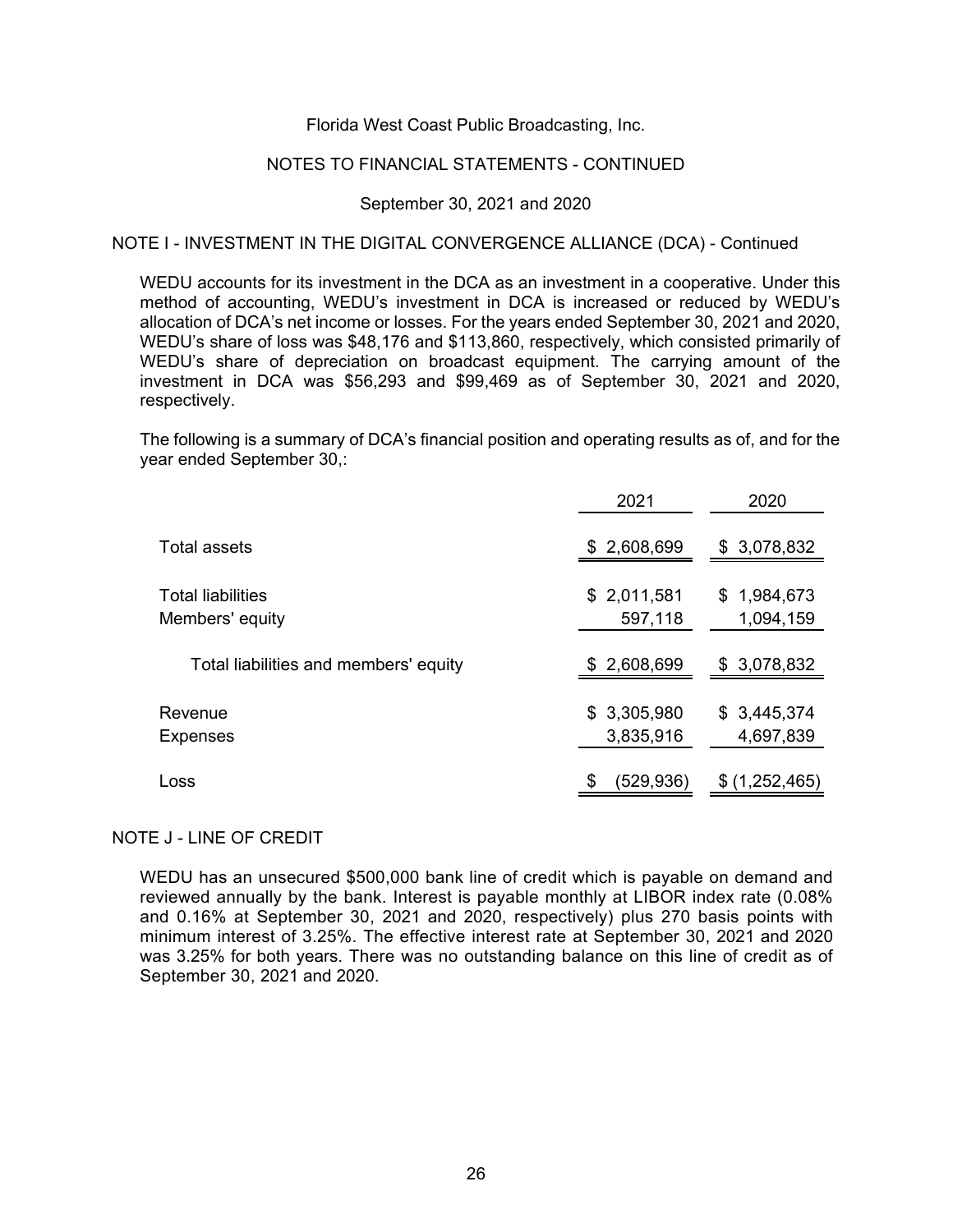# NOTES TO FINANCIAL STATEMENTS - CONTINUED

#### September 30, 2021 and 2020

#### NOTE K - RETIREMENT PLAN

WEDU formed the Florida West Coast Public Broadcasting, Inc. Tax Deferred Annuity Plan (the "Plan"), effective October 1991. The Plan is a Defined Contribution Plan created under Section 403(b) of the Internal Revenue Code and is available to all employees who have completed six months of service. Pursuant to the Plan document, WEDU, at the discretion of the Board of Directors, will match up to 4% of eligible employee contributions. WEDU contributed approximately \$86,000 and \$88,000 to the Plan during fiscal years 2021 and 2020, respectively.

# NOTE L - COMMITMENTS AND CONTINGENCIES

WEDU leases a building and space on the digital transmission tower to unrelated organizations under operating lease agreements for terms of up to 25 years. Approximate future minimum rentals to be received by WEDU are as follow:

# Year ending September 30,

| 2022 | S | 419,000 |
|------|---|---------|
| 2023 |   | 377,000 |
| 2024 |   | 70,000  |
|      |   |         |
|      |   | 866,000 |

WEDU leases equipment under operating leases. The following is a schedule of approximate minimum lease payments under those operating leases:

#### Year ending September 30,

| 2022<br>2023 | S | 19,000<br>2,000 |
|--------------|---|-----------------|
|              | S | 21,000          |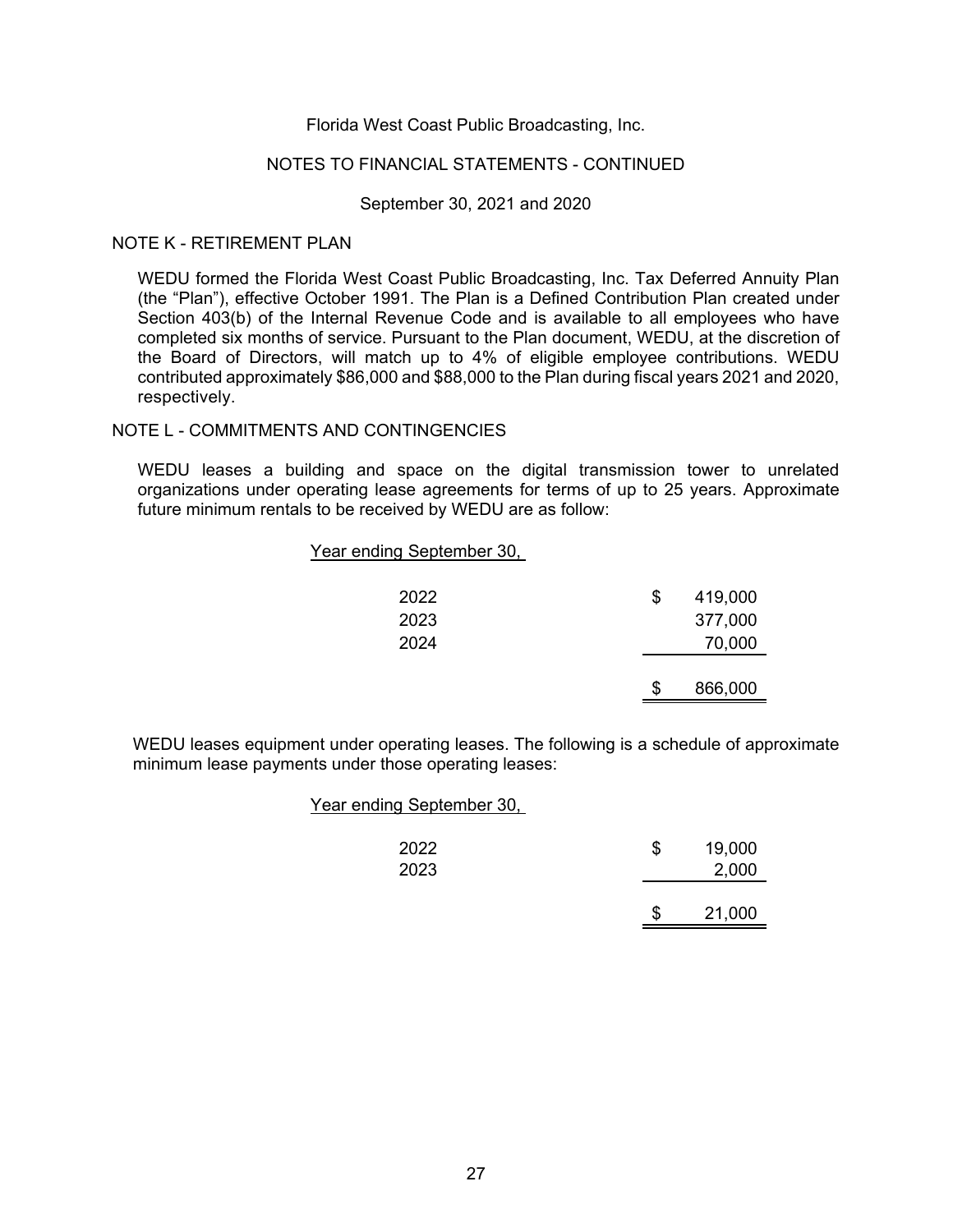#### NOTES TO FINANCIAL STATEMENTS - CONTINUED

September 30, 2021 and 2020

#### NOTE M - PPP LOAN AND FORGIVENESS

In April 2020, WEDU applied for and received funds of \$649,500 as part of the U.S. Small Business Administration ("SBA") Paycheck Protection Program ("PPP"). The proceeds from the loan were used to fund payroll and other specific costs outlined in the program for a twenty four week covered period after receipt of the proceeds. WEDU accounted for the loan in accordance with FASB ASC 958-605. Accordingly, the loan was recognized as a contribution once the conditions of release had been substantially met. Management determined all conditions to be met as of September 30, 2020. The entire amount of \$649,500 was recognized as contribution revenue for the year ended September 30, 2020. Additionally, the entire loan amount of \$649,500 was forgiven by the SBA on November 20, 2020.

# NOTE N - COVID-19 RISKS AND UNCERTAINTIES

In March 2020, the United States and global financial markets experienced significant volatility resulting from uncertainty caused by the world-wide coronavirus pandemic (COVID-19). General economic uncertainties have arisen that may impact future cash flows and changes in net assets as a result of the pandemic. The related financial impact cannot be reasonably estimated at this time.

#### NOTE O - SUBSEQUENT EVENTS

WEDU has evaluated events and transactions occurring subsequent to September 30, 2021 as of December 16, 2021 which is the date the financial statements were available to be issued.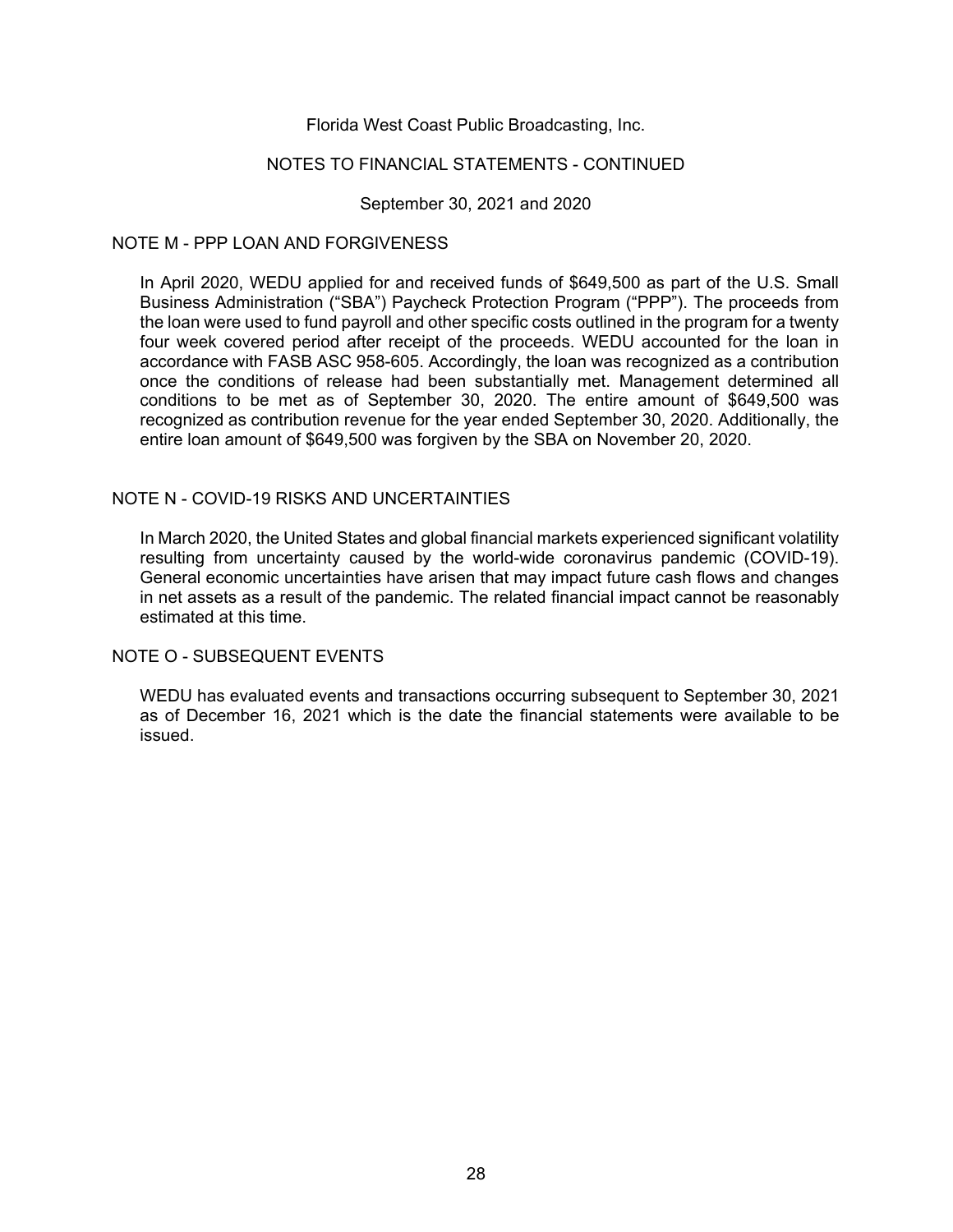INDEPENDENT AUDITORS' REPORT ON INTERNAL CONTROL OVER FINANCIAL REPORTING AND ON COMPLIANCE AND OTHER MATTERS BASED ON AN AUDIT OF FINANCIAL STATEMENTS PERFORMED IN ACCORDANCE WITH *GOVERNMENT AUDITING STANDARDS*

FLORIDA WEST COAST PUBLIC BROADCASTING, INC.

September 30, 2021 and 2020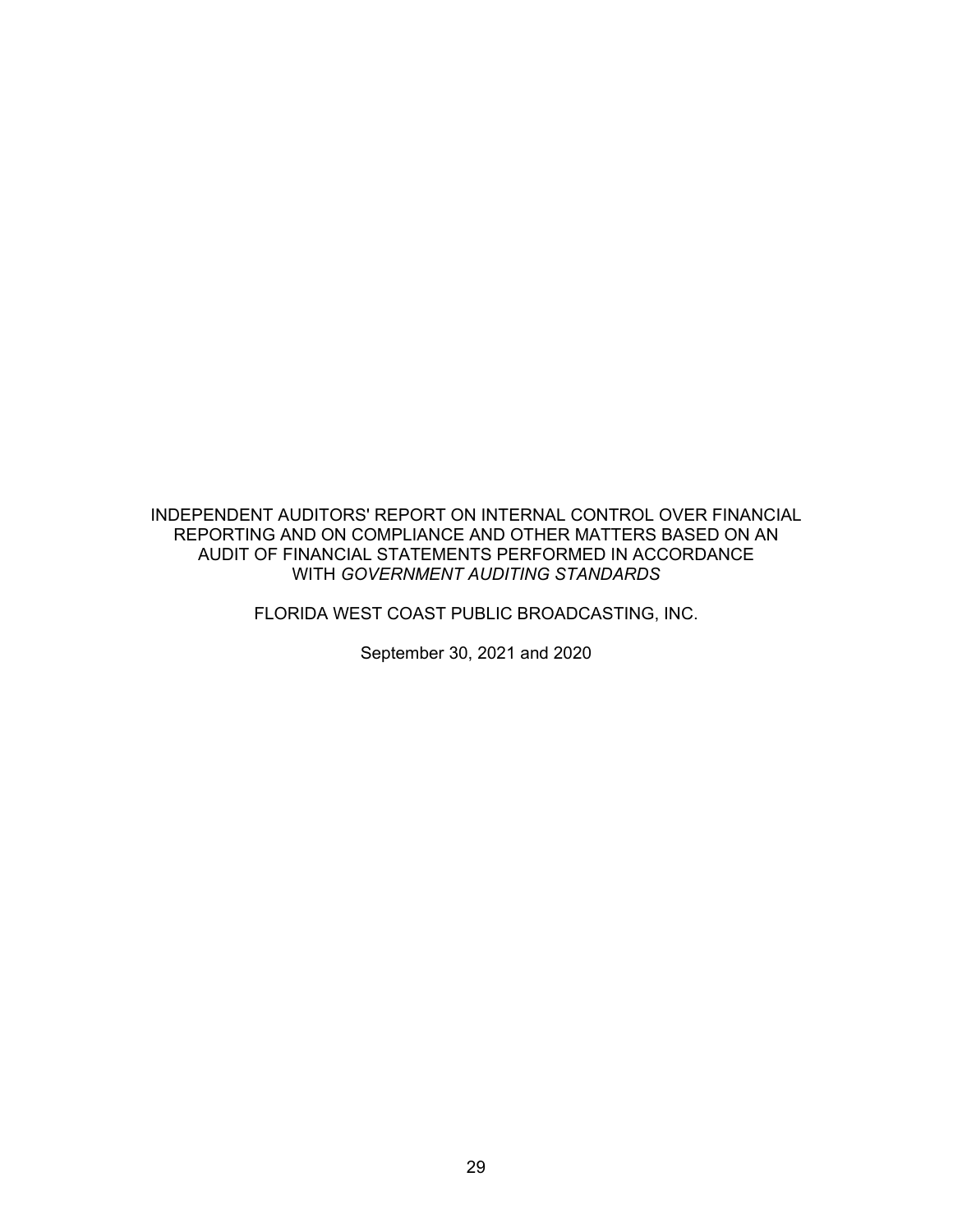

RIVERO, GORDIMER & COMPANY, P.A.

Member

American Institute of Certified Public Accountants Florida Institute of Certified Public Accountants

Herman V. Lazzara Stephen G. Douglas Marc D. Sasser Michael E. Helton<br>
Sam A. Lazzara Christopher F. Terrigino Christopher F. Terrigino Kevin R. Bass James K. O'Connor Jonathan E. Stein David M. Bohnsack Cesar J. Rivero, in Memoriam (1942-2017)

# INDEPENDENT AUDITORS' REPORT ON INTERNAL CONTROL OVER FINANCIAL REPORTING AND ON COMPLIANCE AND OTHER MATTERS BASED ON AN AUDIT OF FINANCIAL STATEMENTS PERFORMED IN ACCORDANCE WITH *GOVERNMENT AUDITING STANDARDS*

Board of Directors Florida West Coast Public Broadcasting, Inc.

We have audited, in accordance with the auditing standards generally accepted in the United States of America and the standards applicable to financial audits contained in *Government Auditing Standards* issued by the Comptroller General of the United States, the financial statements of Florida West Coast Public Broadcasting, Inc. ("WEDU"), which comprise the statements of financial position as of September 30, 2021 and 2020, and the related statements of activities and changes in net assets, cash flows and functional expenses for the years then ended, and the related notes to the financial statements, and have issued our report thereon dated December 16, 2021.

# **Internal Control Over Financial Reporting**

In planning and performing our audit of the financial statements, we considered WEDU's internal control over financial reporting (internal control) to determine the audit procedures that are appropriate in the circumstances for the purpose of expressing our opinion on the financial statements, but not for the purpose of expressing an opinion on the effectiveness of WEDU's internal control. Accordingly, we do not express an opinion on the effectiveness of WEDU's internal control.

A *deficiency in internal control* exists when the design or operation of a control does not allow management or employees, in the normal course of performing their assigned functions, to prevent, or detect and correct, misstatements on a timely basis. A *material weakness* is a deficiency, or a combination of deficiencies, in internal control, such that there is a reasonable possibility that a material misstatement of the entity's financial statements will not be prevented, or detected and corrected on a timely basis. A *significant deficiency* is a deficiency, or a combination of deficiencies, in internal control that is less severe than a material weakness, yet important enough to merit attention by those charged with governance.

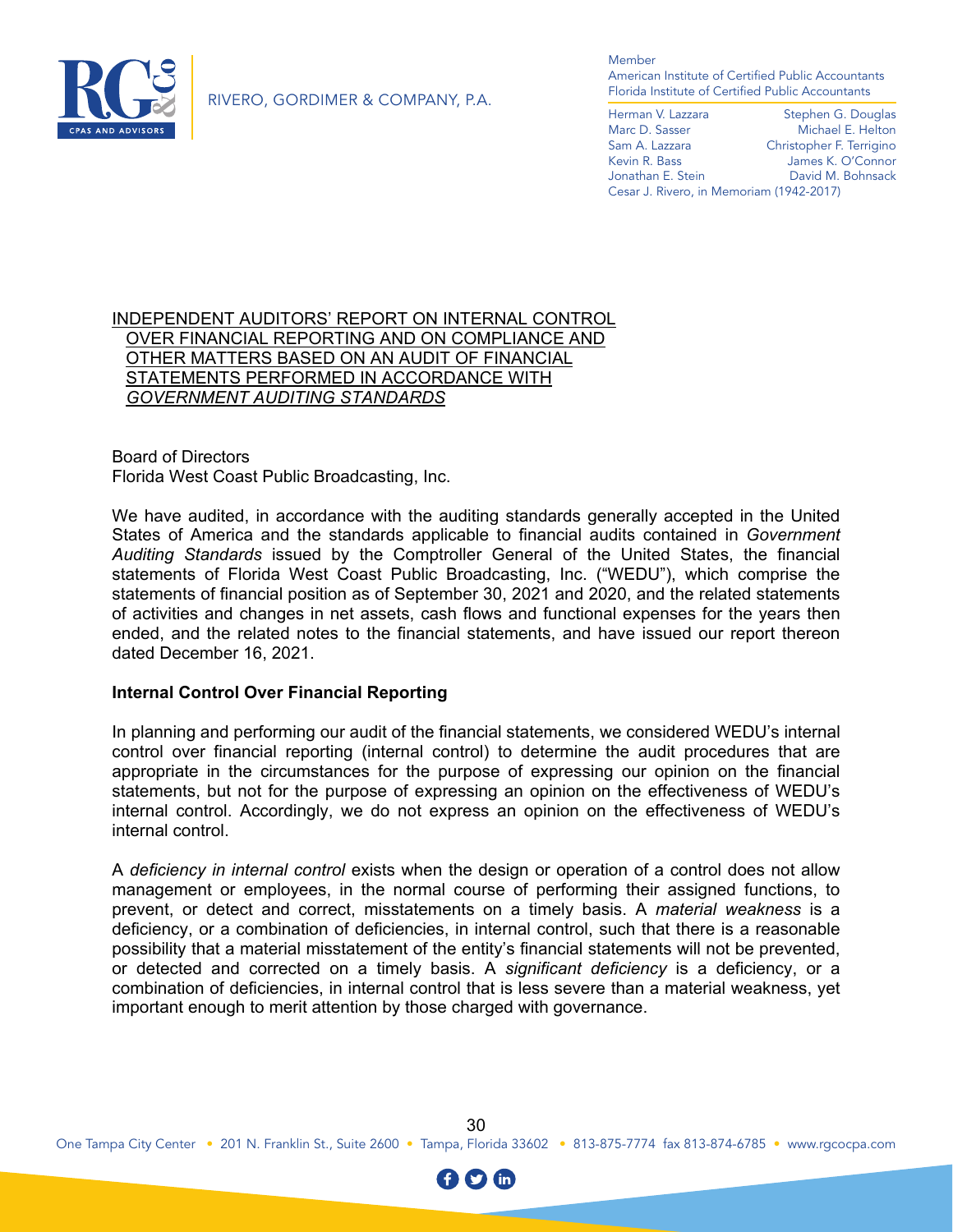Our consideration of internal control was for the limited purpose described in the first paragraph of this section and was not designed to identify all deficiencies in internal control that might be material weaknesses or significant deficiencies. Given these limitations, during our audit we did not identify any deficiencies in internal control that we consider to be material weaknesses. However, material weaknesses may exist that have not been identified.

### **Compliance and Other Matters**

As part of obtaining reasonable assurance about whether WEDU's financial statements are free from material misstatement, we performed tests of its compliance with certain provisions of laws, regulations, contracts, and grant agreements, noncompliance with which could have a direct and material effect on the determination of financial statement amounts. However, providing an opinion on compliance with those provisions was not an objective of our audit, and accordingly, we do not express such an opinion. The results of our tests disclosed no instances of noncompliance or other matters that are required to be reported under *Government Auditing Standards*.

# **Purpose of this Report**

The purpose of this report is solely to describe the scope of our testing of internal control and compliance and the results of that testing, and not to provide an opinion on the effectiveness of WEDU's internal control or on compliance. This report is an integral part of an audit performed in accordance with *Government Auditing Standards* in considering WEDU's internal control and compliance. Accordingly, this communication is not suitable for any other purpose.

Briero, Derdiner & longary, P.A.

Tampa, Florida December 16 2021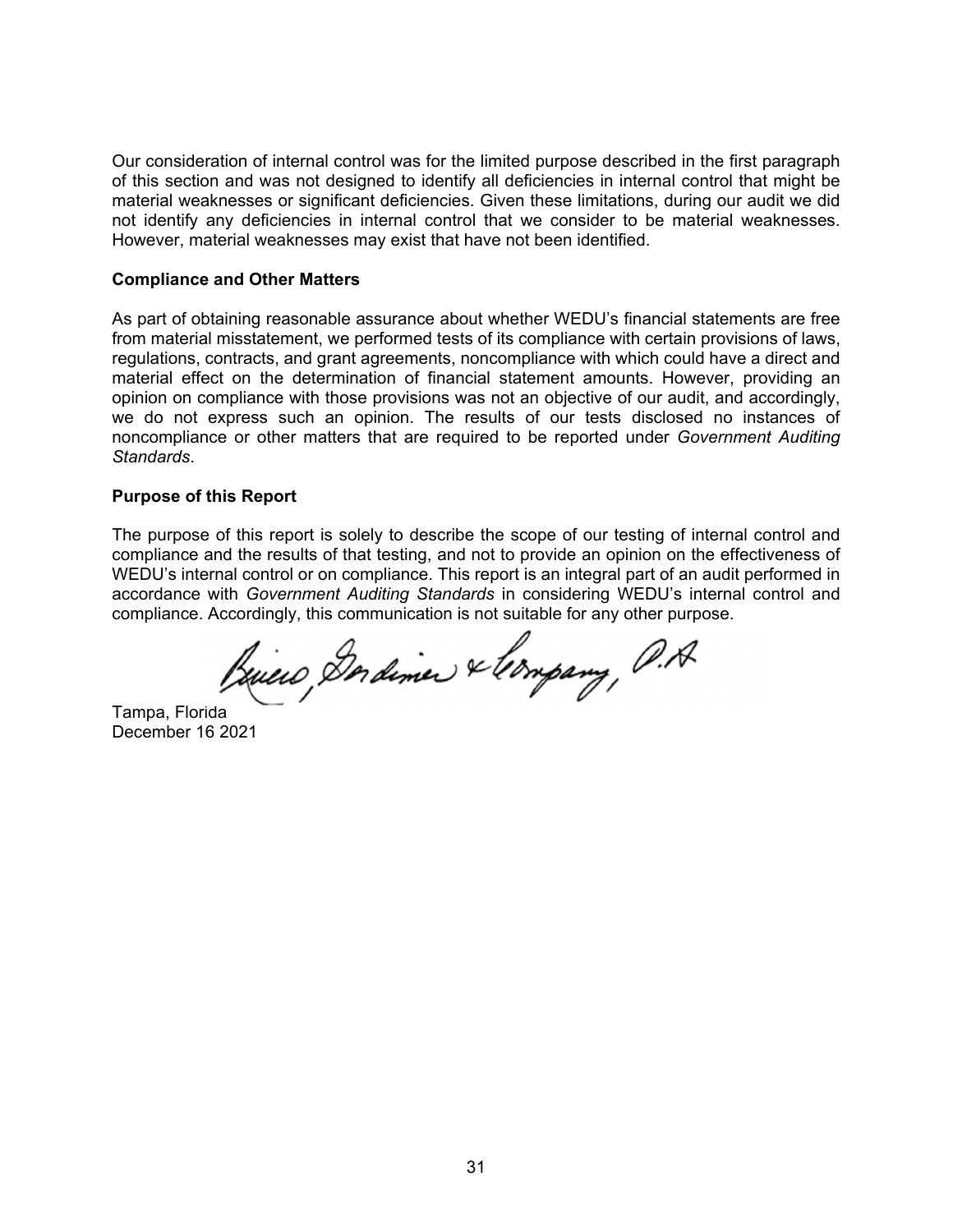# INDEPENDENT AUDITORS' MANAGEMENT LETTER FLORIDA WEST COAST PUBLIC BROADCASTING, INC. September 30, 2021 and 2020